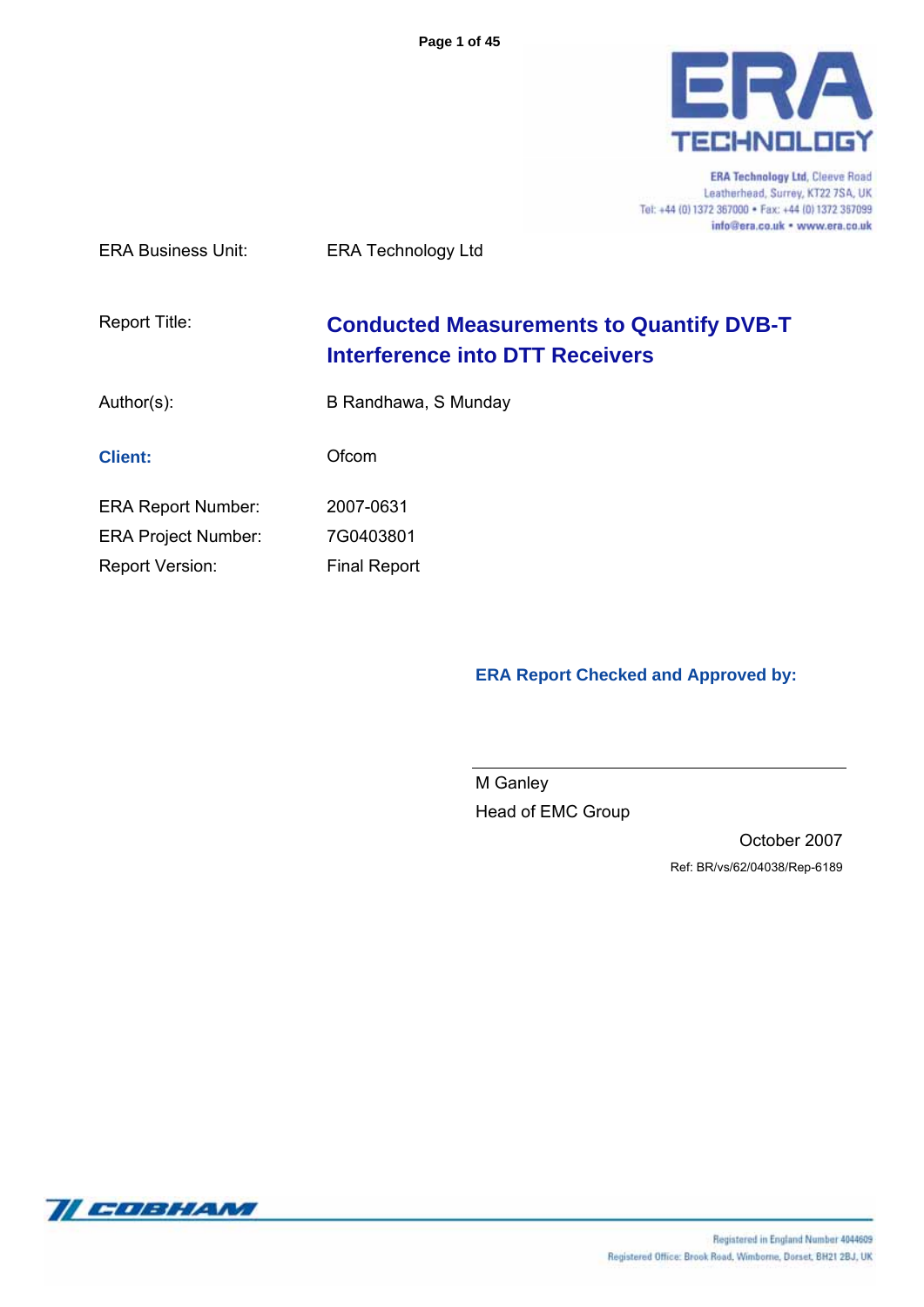© Copyright ERA Technology Limited 2007 All Rights Reserved

> No part of this document may be copied or otherwise reproduced without the prior written permission of ERA Technology Limited. If received electronically, recipient is permitted to make such copies as are necessary to: view the document on a computer system; comply with a reasonable corporate computer data protection and back-up policy and produce one paper copy for personal use.

### **DOCUMENT CONTROL**

If no restrictive markings are shown, the document may be distributed freely in whole, without alteration, subject to Copyright.

> ERA Technology Ltd Cleeve Road Leatherhead Surrey KT22 7SA UK Tel : +44 (0) 1372 367000 Fax: +44 (0) 1372 367099 E-mail: info@era.co.uk

Read more about ERA Technology on our Internet page at: http*://www.era.co.uk/*

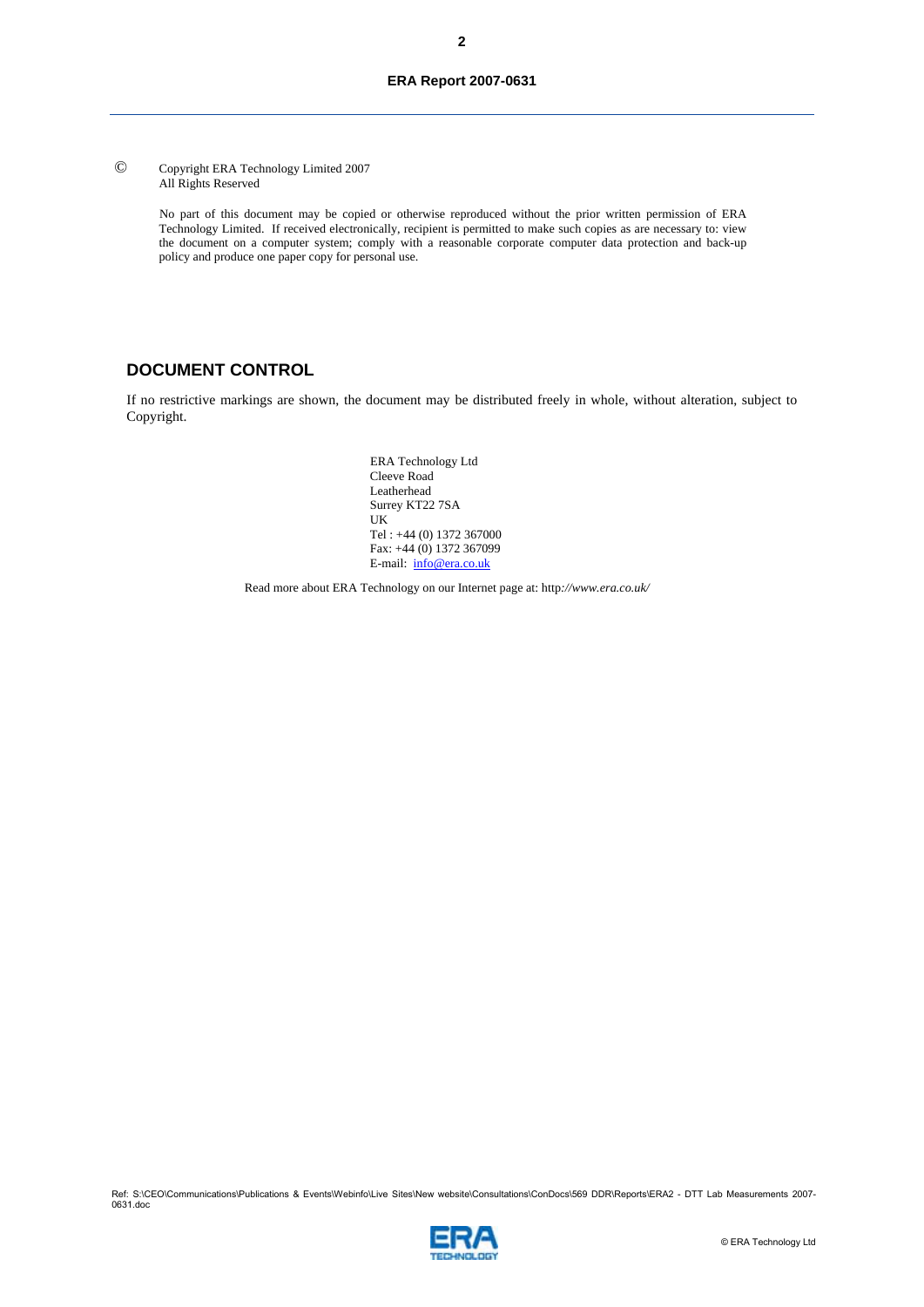**3** 

# **Summary**

In December 2006 ERA Technology Ltd undertook a measurement programme on behalf of Ofcom to quantify 3G and WiMAX mobile interference into DVB-T receivers [2].

Following on from this work, additional measurements have been undertaken to enable Ofcom to gain a fuller picture of the performance of a large range of digital terrestrial television (DTT) receivers that are available in the UK market, and the likely performance of these receivers against digital video broadcast – terrestrial (DVB-T) interference.

A total of fifteen DTT receivers were tested to determine their required carrier-to-interference (C/I) protection ratios in the presence of DVB-T interference for a range of channel separations from N-11 to N+11 channels away.

#### DVB-T interference into fifteen DTT receivers

The test results for the measured C/I protection ratios for DVB-T interference into fifteen DTT receivers showed that:

- Receivers 2, 5, 6, 7, 9, 14 and 15 were considered as having typical operating performance.
- Receivers 1, 3 and 4 were considered as having the worst performance.
- Receivers 8, 10, 11, 12 and 13 were considered as having the best performance.



#### **Figure 1: C/I protection ratios for DVB-T interference into fifteen DTT receivers**

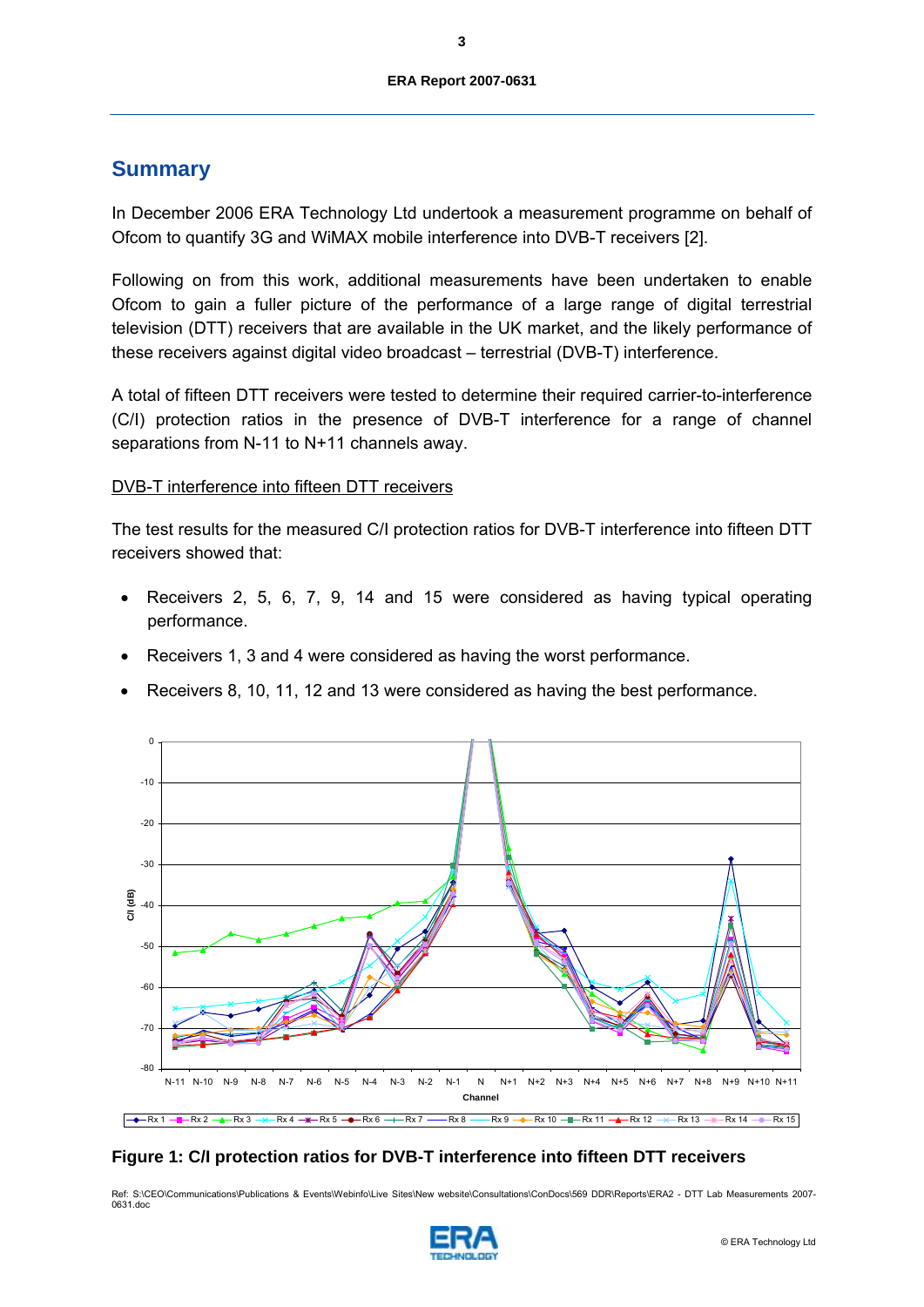The results also revealed that receivers 2, 5, 6, 7, 9, 14 and 15 were more susceptible to DVB-T interference at N-4, with protection ratios levels comparable to those measured at the N+9 image channel. Also, the measurements showed that these typically performing receivers were slightly more susceptible at N±6 than compared to other channels but 12 to 17 dB more immune than at N-4 and 15 to 20 dB more immune at N+9. Further investigation revealed that all of these typical performing receivers had the same generic processor and RF modulator box inside the casing.

From the figure above, it can be seen that the N+9 image C/I values vary as much as 20 dB between Receivers 1 and 9 and 28 dB between Receivers 1 and 13. Also, apart form the N-4 susceptibility, Receiver 1 has very similar characteristics when compared to a typically performing receiver.

The average measured C/I protection ratio for all fifteen DTT receiver at adjacent channels N-1 and N+1 were -35.9 dB and -32.7 dB respectively. The average measured C/I protection ratio for all fifteen DTT receivers at N+9 channel separation was -48.6 dB.

From these results, three receivers (representing typical, worst and best case performance) were selected for more detailed analysis to establish:

- The effect of changing the wanted signal level to investigate the overload points for adjacent channel interference.
- The effect of changing the modulation from 64-QAM to 16-QAM for the interfering signal.
- The effect of operating at different frequencies within  $470 862$  MHz in order to ascertain whether the DTT receivers are more sensitive at the higher or lower end of the spectrum.

#### Effect of changing wanted signal level

Conducted interference measurements were performed to quantify the effect of changing the wanted 64-QAM DVB-T signal level in order to determine the overload points of a worst, typical and best performing receiver. The receivers were subjected to adjacent (N+1) channel interference using a 16-QAM DVB-T signal. Measurements were performed for wanted channels of 36 (594 MHz) and 62 (802 MHz).

The results showed that under suitable receiver operating conditions, i.e. for wanted signal levels of -73 to -53 dBm, the protection ratios measured were reasonably flat within 2 to 3 dB, whatever the level of the interfering signal.

However, if the wanted signal level exceeded a received power threshold of -50 to -40 dBm, the receiver started to lose its ability to discriminate against interfering signals on the

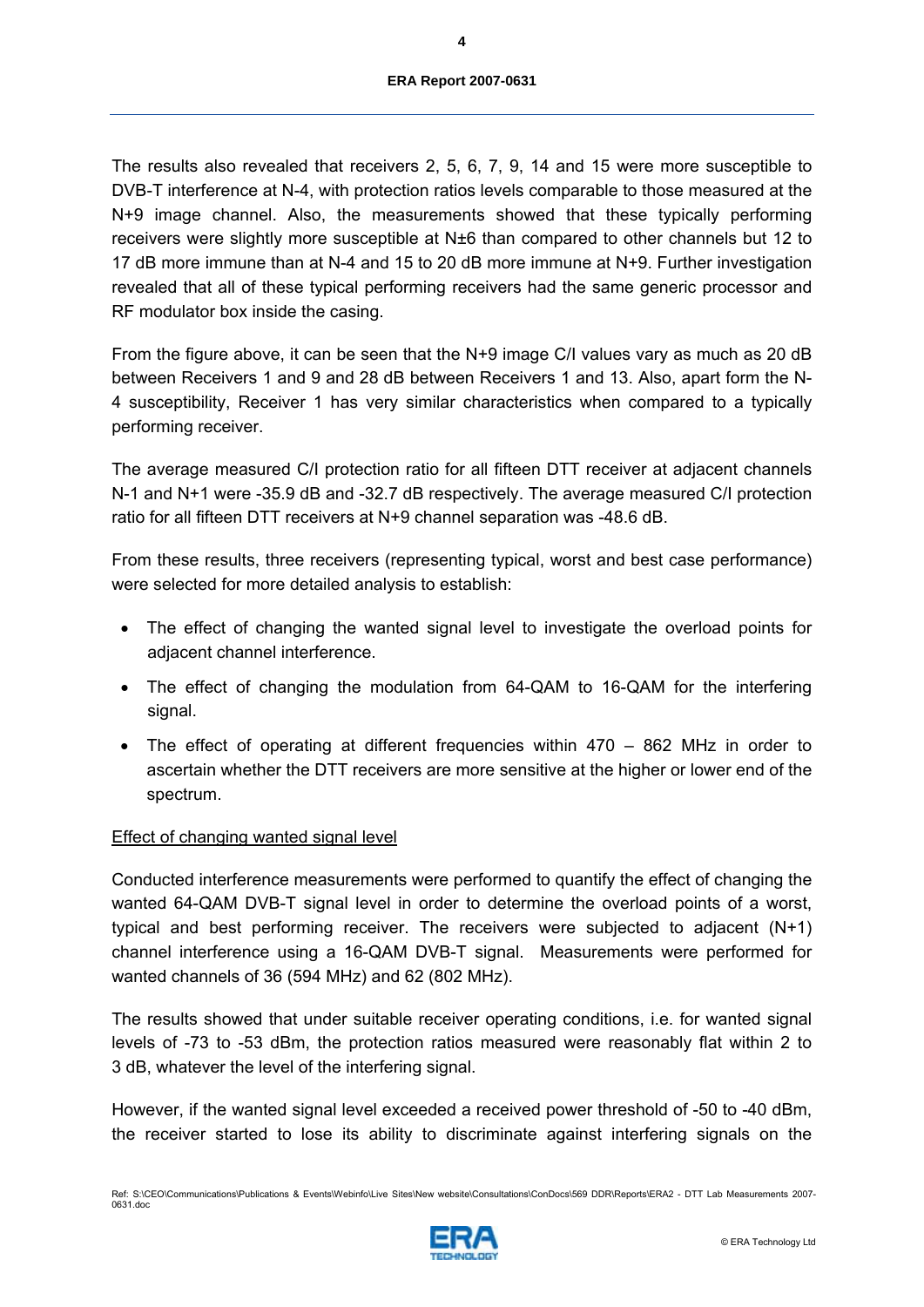adjacent channels. Resulting in less power required for the interfering signal relative to the level of the wanted transmission to cause the onset of degradation to the received picture.

### Effect of changing modulation scheme

Conducted measurements were carried out to determine the effect of changing the modulation scheme of the wanted signal from 64-QAM to 16-QAM for channel 39 (618 MHz).

The results showed that by changing the modulation of the received wanted signal to 16-QAM, a lower protection ratio of 3 to 5 dB is required compared with 64-QAM results. Thus, revealing that a DTT receiver is more tolerant to interference, when operating under a 16-QAM modulation scheme compared to a 64-QAM modulation. This is expected as the 64-QAM modulation requires less amplitude and/or phase transitions to change symbol states compared to the 16-QAM scheme and therefore requires less interference to cause demodulation errors in the DTT receiver.

### Effect of changing tuned receiver frequency

A sample of tests were performed at different frequencies within the 470 – 862 MHz band to ascertain whether the DTT receivers were more sensitive at a higher or lower frequency range of the spectrum. Measurements were performed for channel 22 (482 MHz), channel 30 (546 MHz) and channel 59 (778 MHz) for a worst, typical and best performing receiver.

The results show that the receivers performance is broadly similar regardless of operating channel, except for N+5 channel separation for Receivers 1 (worst quality) and 13 (best quality). The results showed that Receivers 1 and 13 were more susceptible to interference at N+5 when operating at higher channel numbers.

This effect was investigated further for Receiver 13 by measuring the required C/I protection ratio at N+5 with the receiver operating on different channels. The results show that the C/I protection ratio of -68 dB, is approximately constant for channels below channel 47. However, for channels above 47 the required C/I protection ratio at N+5 increases steadily to approximately -59 dB at channel 64.

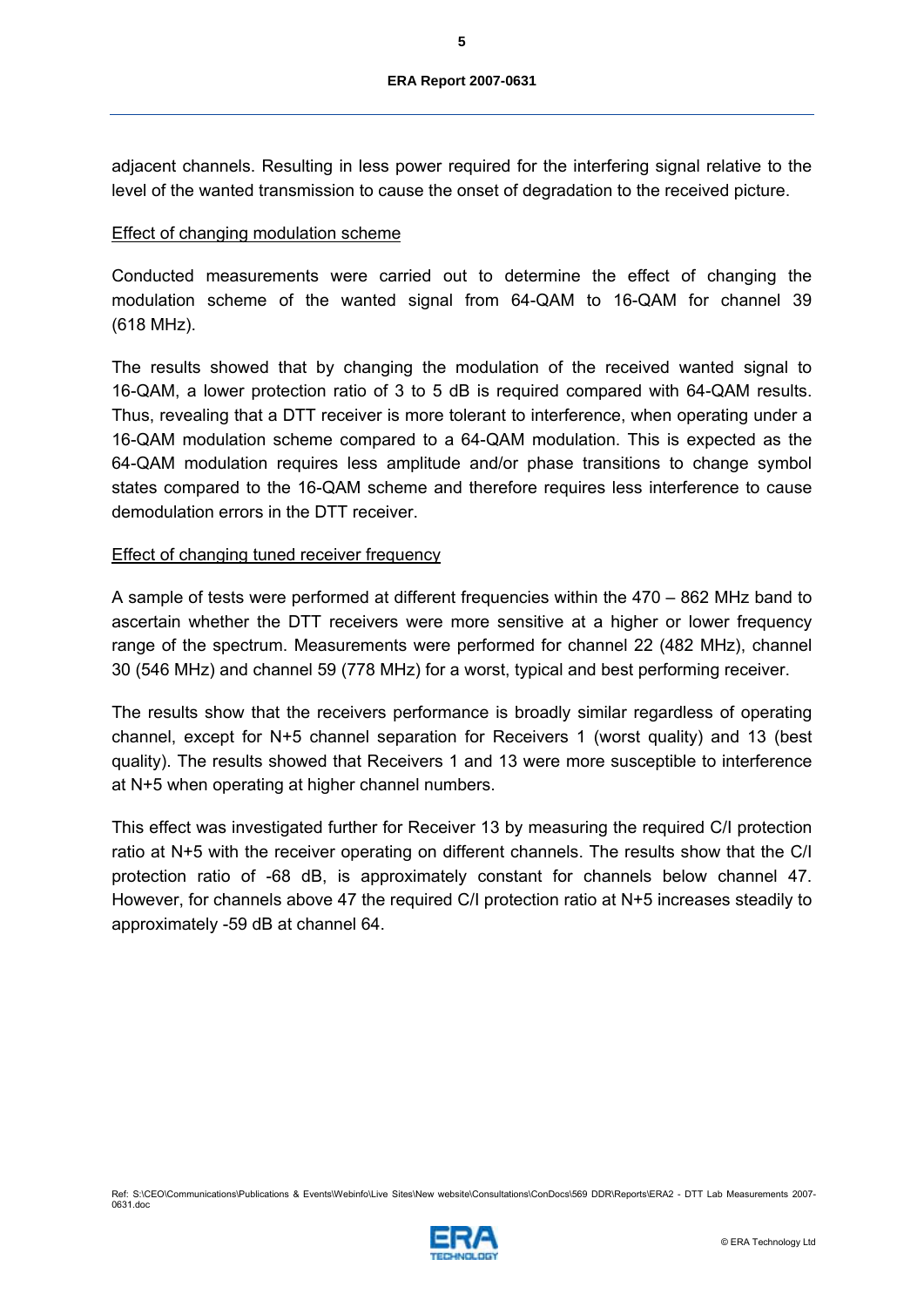**6** 

*This page is intentionally left blank* 

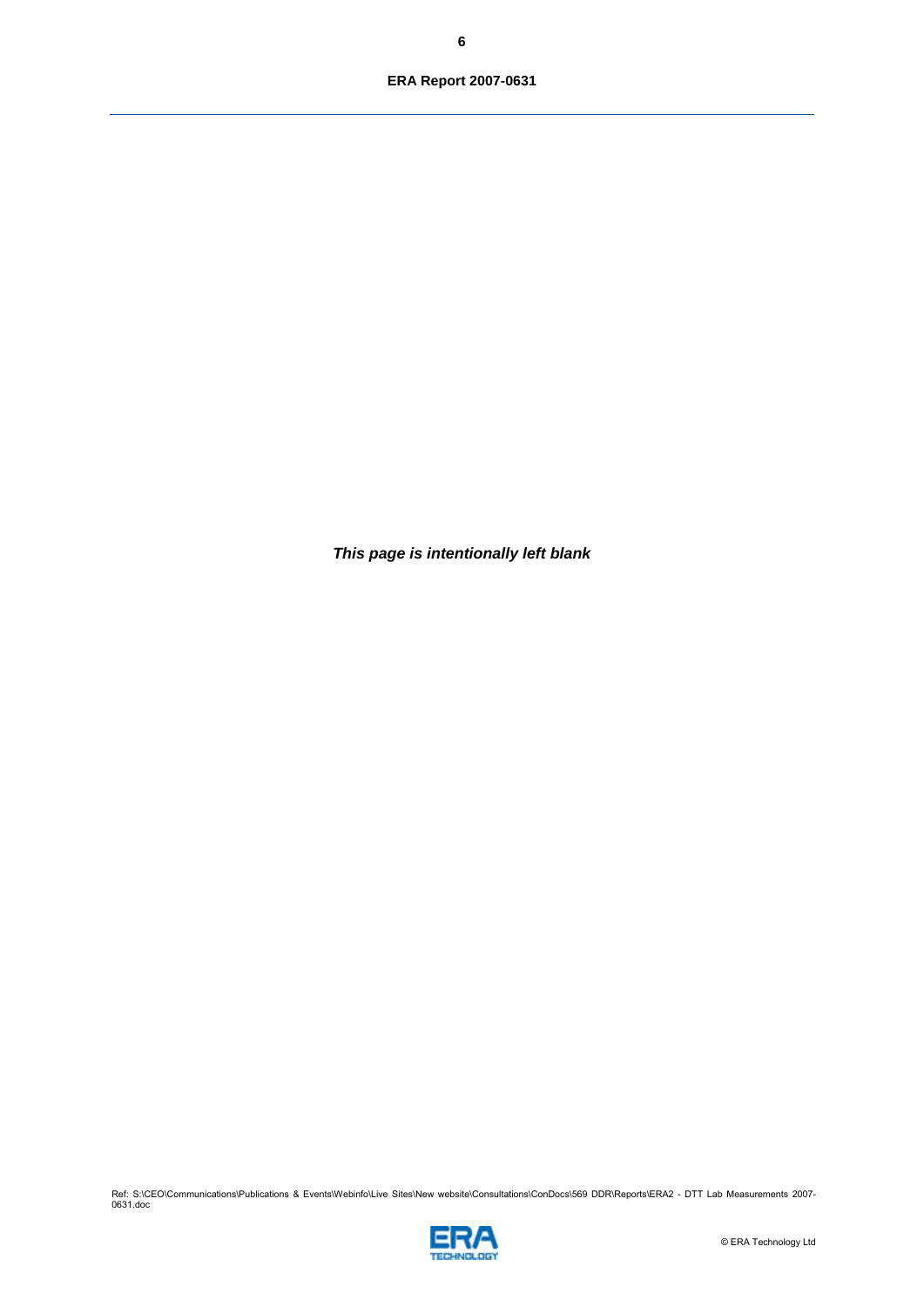# **Contents**

|    |                                     |                                                    | Page No. |  |  |  |  |  |
|----|-------------------------------------|----------------------------------------------------|----------|--|--|--|--|--|
| 1. |                                     | <b>Introduction</b>                                | 11       |  |  |  |  |  |
| 2. | <b>Objectives and Scope of Work</b> | 12                                                 |          |  |  |  |  |  |
| 3. |                                     | <b>Measurement Methodology</b>                     | 13       |  |  |  |  |  |
|    | 3.1                                 | <b>Wanted System Parameters</b>                    | 13       |  |  |  |  |  |
|    | 3.2                                 | <b>Interfering System Parameters</b>               | 15       |  |  |  |  |  |
|    |                                     | Requirement for filtering<br>3.2.1                 | 15       |  |  |  |  |  |
|    | 3.3                                 | Interference Criteria                              | 16       |  |  |  |  |  |
|    | 3.4                                 | Test Procedure and Equipment Set-Up                | 18       |  |  |  |  |  |
| 4. | <b>Results</b>                      |                                                    | 19       |  |  |  |  |  |
|    | 4.1                                 | <b>C/I Protection Ratios</b>                       | 20       |  |  |  |  |  |
|    | 4.2                                 | Effect of Changing Wanted Signal Level             | 24       |  |  |  |  |  |
|    | 4.3                                 | <b>Effect of Changing Modulation Scheme</b>        | 26       |  |  |  |  |  |
|    | 4.4                                 | <b>Effect of Changing Tuned Receiver Frequency</b> | 28       |  |  |  |  |  |
|    |                                     | Investigation of N+5 anomaly<br>4.4.1              | 30       |  |  |  |  |  |
| 5. |                                     | <b>Conclusions</b>                                 | 31       |  |  |  |  |  |
| 6. |                                     | <b>References</b>                                  | 34       |  |  |  |  |  |
|    |                                     | <b>APPENDIX A C/I Protection Ratio Plots</b>       | 35       |  |  |  |  |  |
|    |                                     | <b>APPENDIX B Test Equipment</b>                   | 45       |  |  |  |  |  |
|    | <b>B.1 Test Equipment List</b>      |                                                    |          |  |  |  |  |  |

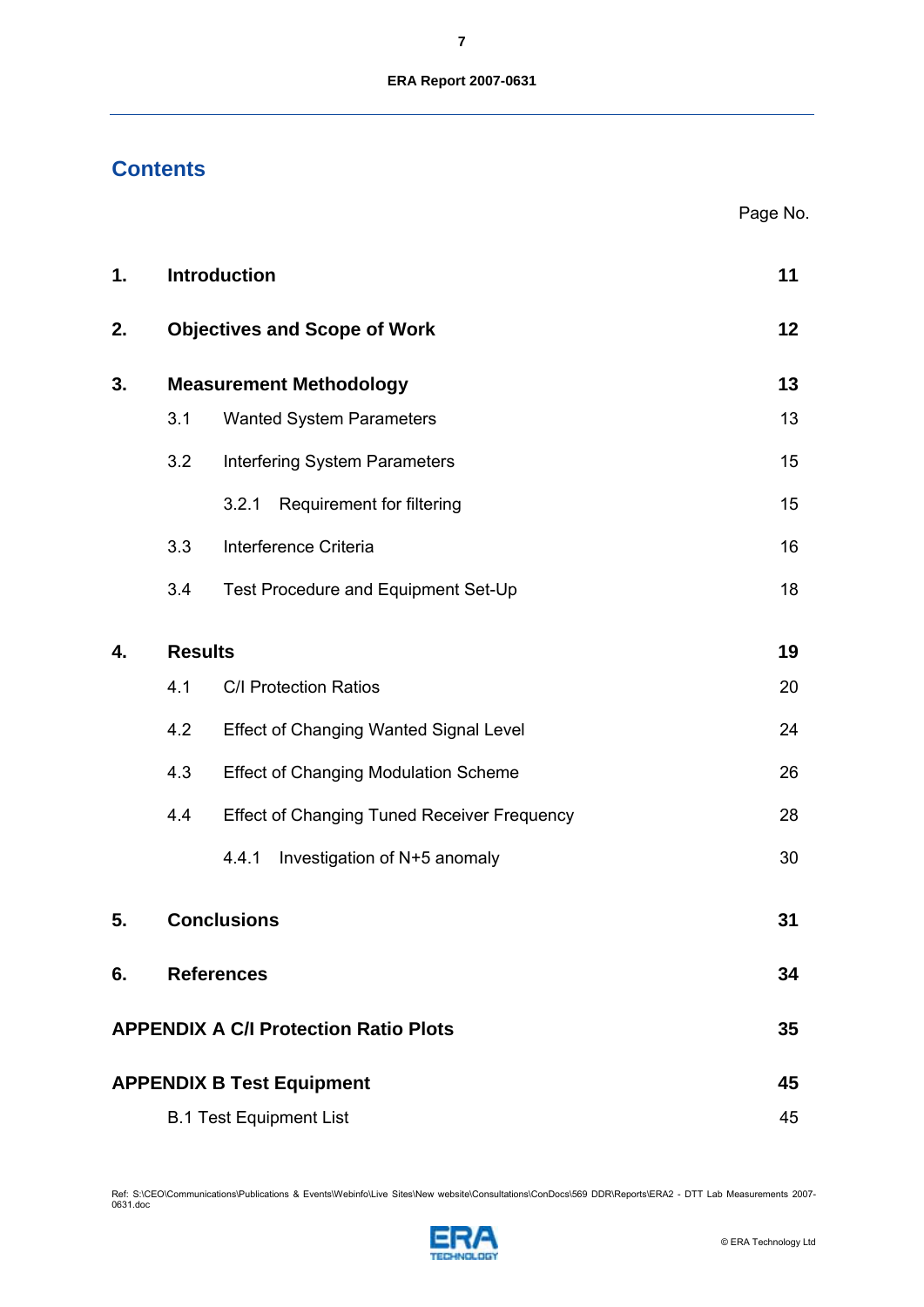# **Tables List**

Page No.

| Table 6: C/I protection ratios at N-1, N+1 and N+9 for all fifteen receivers  22           |  |
|--------------------------------------------------------------------------------------------|--|
| Table 7: C/I protection ratios for receivers with typical receiver operating conditions 23 |  |

# **Figures List**

Page No.

| Figure 1: C/I protection ratios for DVB-T interference into fifteen DTT receivers  3                                                                                |
|---------------------------------------------------------------------------------------------------------------------------------------------------------------------|
|                                                                                                                                                                     |
| Figure 3: DVB-T interfering signal with and without filter measured in a 5 kHz resolution                                                                           |
| Figure 4: Characteristics of 4 pole UHF band pass filter used on the interfering signal  16                                                                         |
|                                                                                                                                                                     |
| Figure 6: Measurement set-up for DVB-T interference into a DTT receiver  18                                                                                         |
| Figure 7: C/I protection ratios for DVB-T interference into fifteen DTT receivers  21                                                                               |
| Figure 8: C/I protection ratios for worst, typical and best performing DTT receivers  23                                                                            |
| Figure 9: Maximum relative level of adjacent channel DVB-T (16-QAM) signal for the worst                                                                            |
| Ref: S:\CEO\Communications\Publications & Events\Webinfo\Live Sites\New website\Consultations\ConDocs\569 DDR\Reports\ERA2 - DTT Lab Measurements 2007-<br>0631.doc |

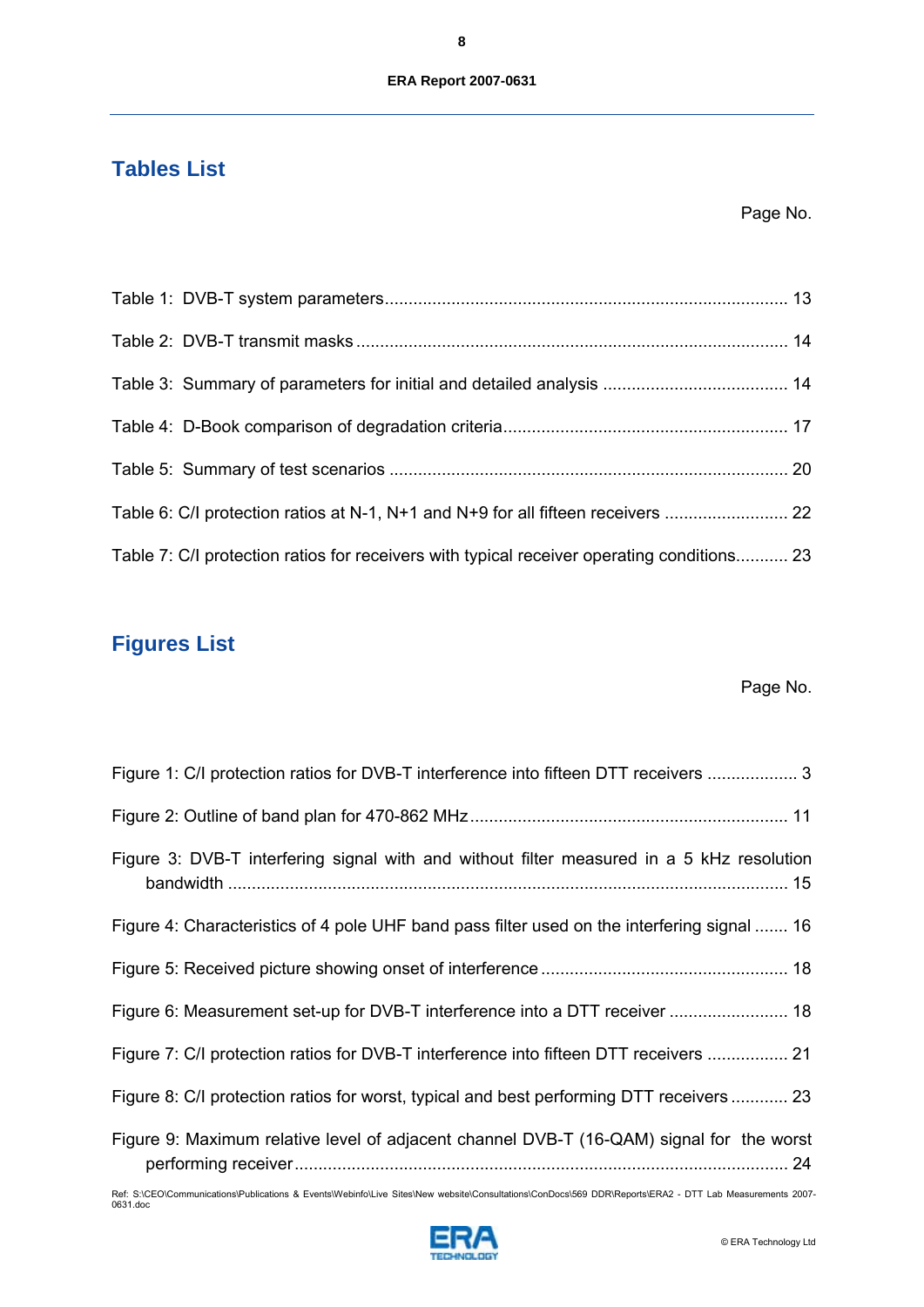| Figure 10: Maximum relative level of adjacent channel DVB-T (16-QAM) signal for typical  |
|------------------------------------------------------------------------------------------|
| Figure 11: Maximum relative level of adjacent channel DVB-T (16-QAM) signal for the best |
| Figure 12: Comparison of 16-QAM and 64-QAM modulation schemes for worst performing       |
| Figure 13: Comparison of 16-QAM and 64-QAM modulation schemes for typical performing     |
| Figure 14: Comparison of 16-QAM and 64-QAM modulation schemes for best performing        |
| Figure 15: Effect of changing wanted frequency for worst performing receiver 29          |
| Figure 16: Effect of changing wanted frequency for typical performing receiver  29       |
| Figure 17: Effect of changing wanted frequency for best performing receiver 30           |
| Figure 18: Variation in C/I at N+5 for receiver 13 operating on different channels  31   |
| Figure 19: C/I protection ratios for DVB-T interference into fifteen DTT receivers  32   |

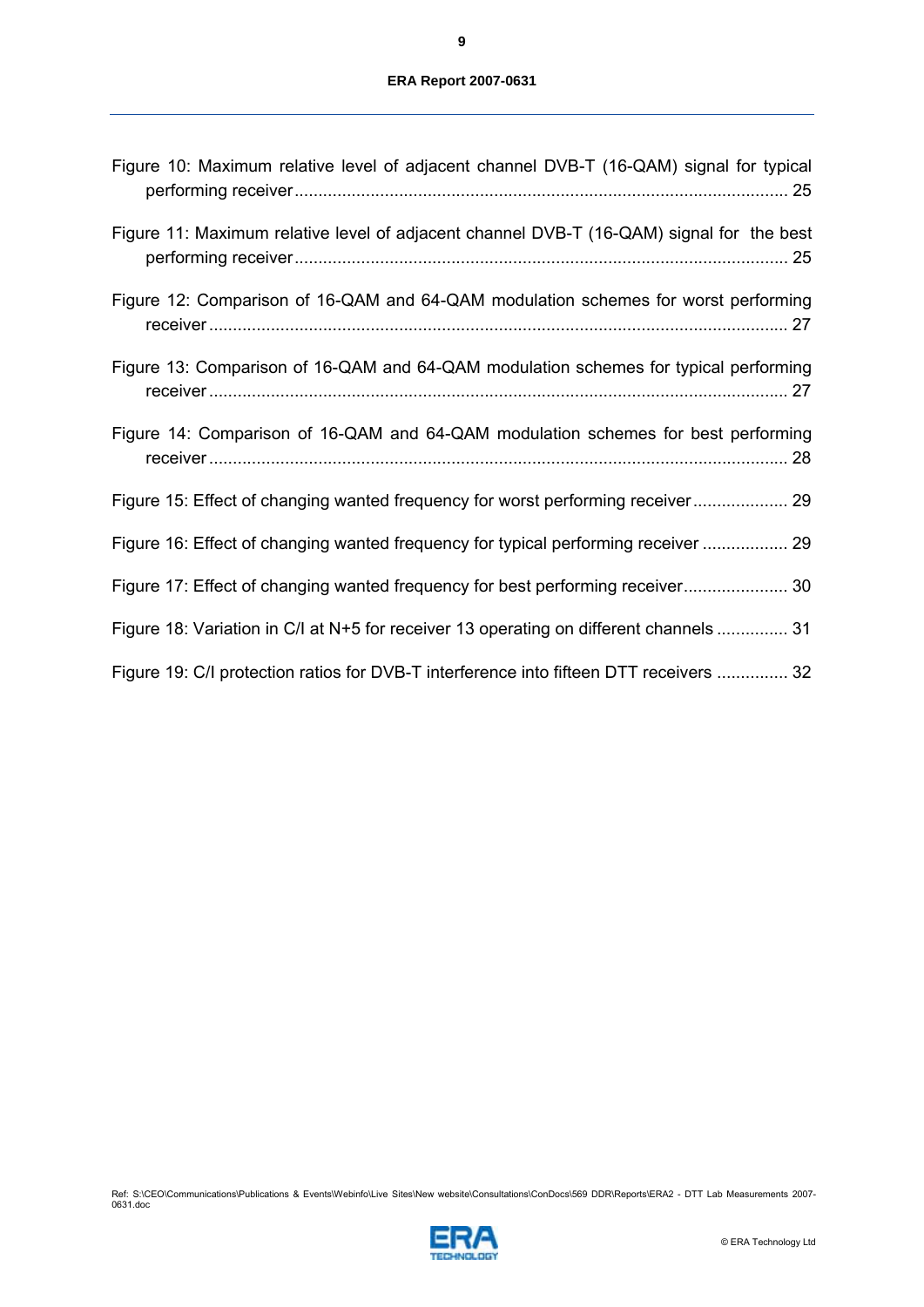# **Abbreviations List**

| <b>BER</b>   | <b>Bit Error Ratio</b>                              |
|--------------|-----------------------------------------------------|
| C/I          | Carrier to Interference                             |
| <b>COFDM</b> | Coded Orthogonal Frequency Division<br>Multiplexing |
| DDR          | <b>Digital Dividend Review</b>                      |
| <b>DTT</b>   | <b>Digital Terrestrial Television</b>               |
| DVB-T        | Digital Video Broadcasting - Terrestrial            |
| FEC          | <b>Forward Error Correction</b>                     |
| MUS          | Minimum Usable Signal                               |
| РF           | <b>Picture Failure</b>                              |
| <b>PMSE</b>  | Programme Making and Special Events                 |
| QAM          | Quadrature Amplitude Modulation                     |
| QEF          | Quasi Error Free                                    |
| <b>RBW</b>   | <b>Resolution Bandwidth</b>                         |
| <b>UCE</b>   | <b>Uncorrectable Errors</b>                         |
| <b>UHF</b>   | Ultra High Frequency                                |
| <b>UMTS</b>  | Universal Mobile Telecommunications Systems         |
| <b>VBW</b>   | Video Bandwidth                                     |

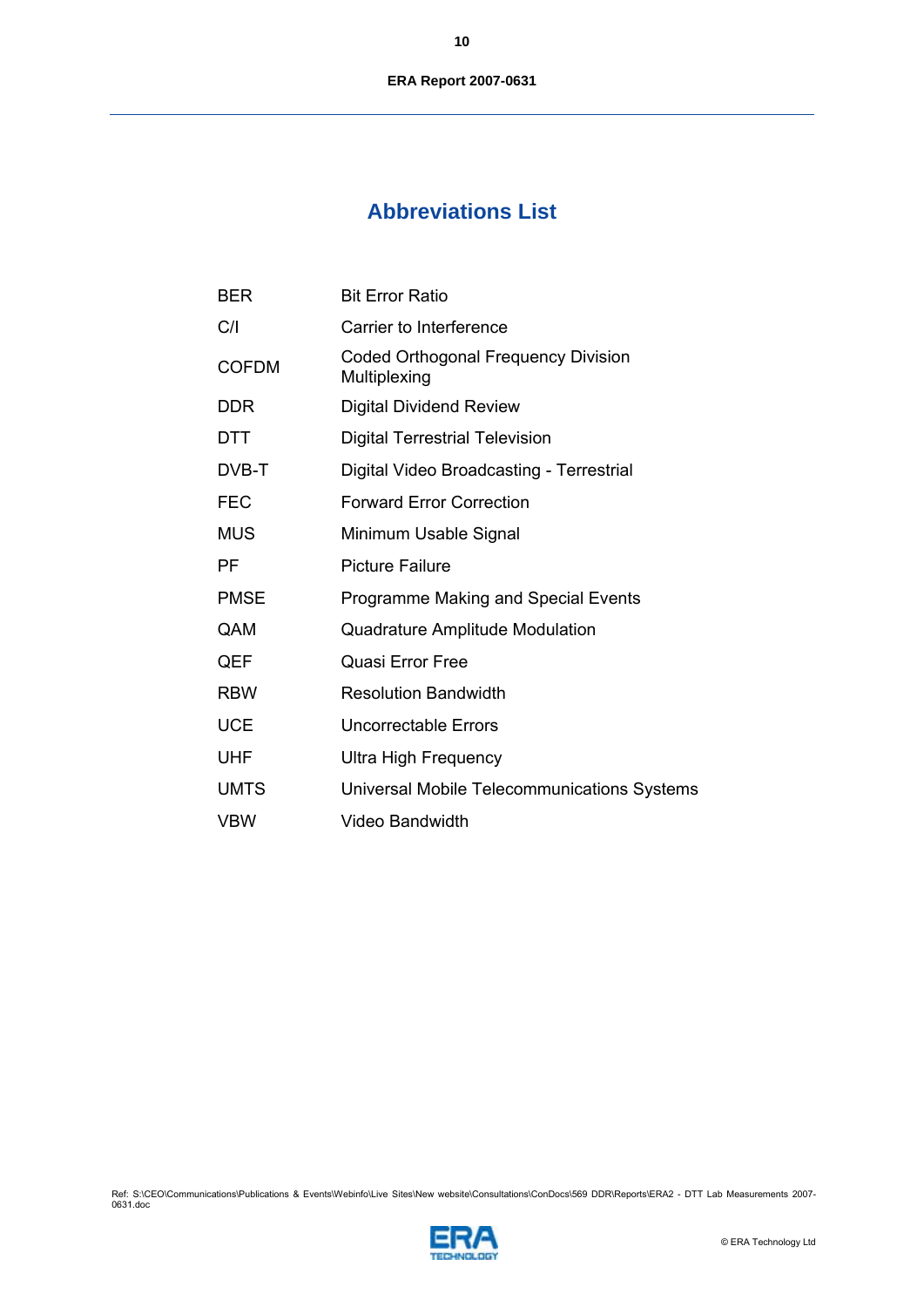# **1. Introduction**

Ofcom announced on 17 November 2005 the beginning of its Digital Dividend Review (DDR) – the project, which will examine the options arising from the release of spectrum afforded by the digital switchover program. The available spectrum includes the spectrum released by analogue switch off – the ultra high frequency (UHF) spectrum in bands IV and V (470 – 862 MHz) with the exception of the spectrum reserved for the six digital terrestrial television (DTT) multiplexes [1].

Digital broadcasting is roughly six times more efficient than analogue, allowing more channels to be carried across fewer airwaves. The plans for digital switchover will therefore allow for an increase in the efficiency with which the spectrum is used – including the potential for a large amount of spectrum to be released for wholly new services.

Ofcom estimates that the digital switchover program will release up to approximately 112 MHz of spectrum in the UHF band for new uses. The UHF band is prime spectrum, because it offers a technically valuable combination of capacity (bandwidth) and range. This part of the spectrum is much sought after for a whole range of services likely to be used by millions of people every day.

The potential future uses of this spectrum are wide ranging and include: broadband wireless access, cellular mobile (for example, UMTS and systems beyond IMT-2000), private mobile radio, further terrestrial digital television services (including standard definition television, high definition television and local digital TV), mobile digital multimedia (including mobile television), and services for programme making and special events (PMSE).

| 470MHz                                                                                                                                               |    |    |    |    |    |    |    |                                 |    |    |    |
|------------------------------------------------------------------------------------------------------------------------------------------------------|----|----|----|----|----|----|----|---------------------------------|----|----|----|
| 21                                                                                                                                                   | 22 | 23 | 24 | 25 | 26 | 27 | 28 | 29                              | 30 | 31 | 32 |
| 33                                                                                                                                                   | 34 | 35 | 36 | 37 | 38 | 39 | 40 | 41                              | 42 | 43 | 44 |
| 45                                                                                                                                                   | 46 | 47 | 48 | 49 | 50 | 51 | 52 | 53                              | 54 | 55 | 56 |
| 57                                                                                                                                                   | 58 | 59 | 60 | 61 | 62 | 63 | 64 | 65                              | 66 | 67 | 68 |
| 69                                                                                                                                                   |    |    |    |    |    |    |    |                                 |    |    |    |
| 862MHz<br>Spectrum assigned to six DIT multiplexes post-<br>Spectrum available from digital switchover<br>D SO, and resulting "interleaved" spectrum |    |    |    |    |    |    |    |                                 |    |    |    |
| Currently unavailable spectrum-<br>36 is radar; 38 is radio astronomy.                                                                               |    |    |    |    |    |    |    | Spectrum currently used by PMSE |    |    |    |

The diagram below details the spectrum that will be assigned to six DTT multiplexes post switchover and the spectrum available after switch over.

#### **Figure 2: Outline of band plan for 470-862 MHz**

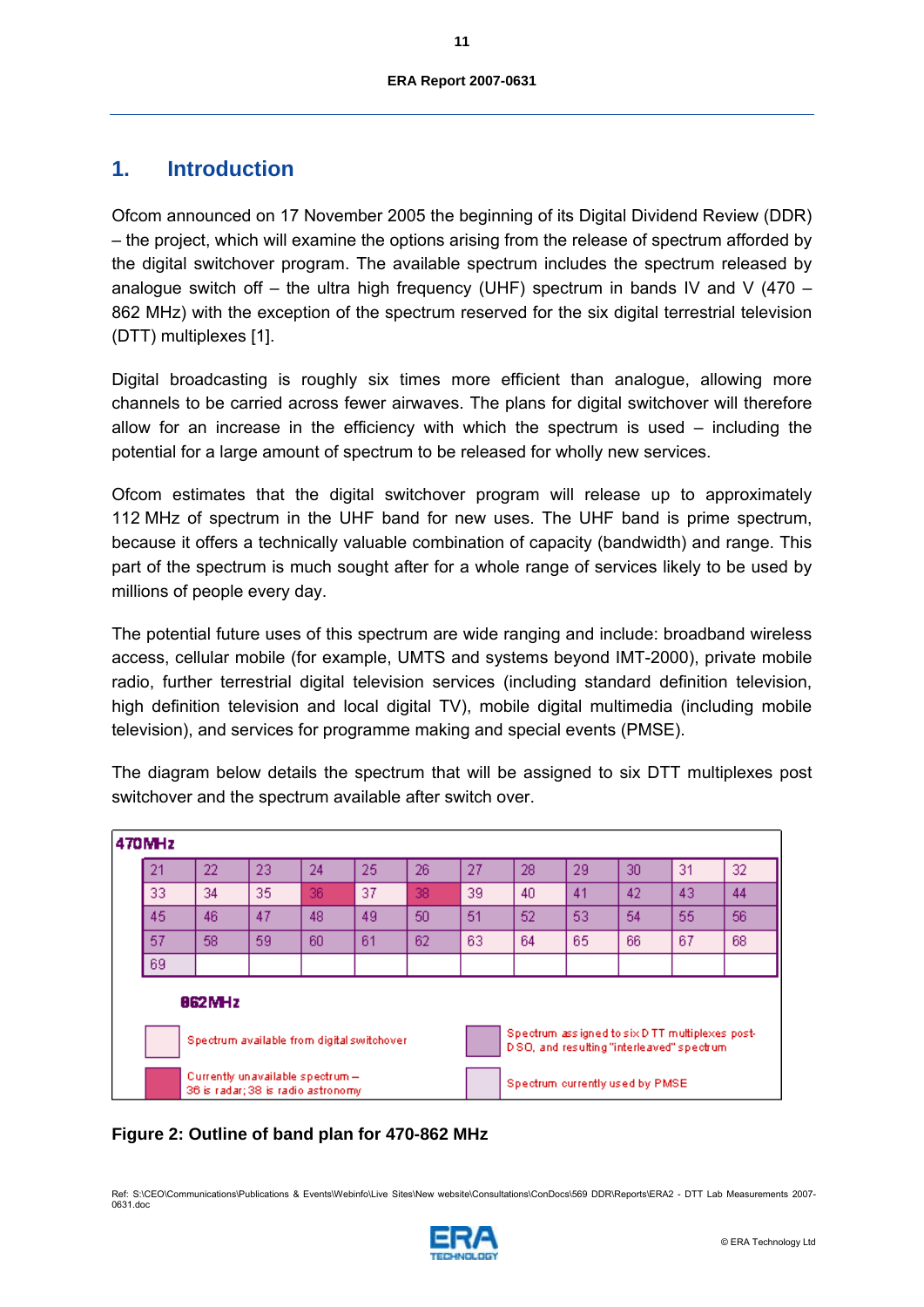After switch-over, fourteen channels are expected to become completely clear in the UK and available for new uses. New use of channels 31, 40, and 63 have the potential to cause adjacent channel interference to some of the spectrum assigned to the 6 DTT multiplexes. The use of all but channel 40 of the available spectrum has the potential to cause interference due to the DTT image channel at N+9. For example, channel 22 has the potential to be interfered with by the use of channel 31 as it is 9 channels away

As part of the DDR, ERA was asked by Ofcom to investigate the potential interference to Digital Video Broadcast-Terrestrial (DVB-T) receivers from UMTS and WiMAX mobile transmitters for adjacent and N+9 channel separation. The results of this initial work were presented in a report to Ofcom in December 2006 [2].

Following on from this work Ofcom have commissioned further measurements on a broader range of DTT receivers in order to gain a fuller picture of the potential for interference from DTT transmissions. This report presents the results of conducted measurements performed on fifteen receivers commonly available in the UK to characterize their performance in terms of the required carrier-to-interference (C/I) protection ratio for a range of frequency offsets from co-channel to N±11 channel separations.

# **2. Objectives and Scope of Work**

The objective of the work was to enable Ofcom to get a fuller picture of the performance of a large range of DTT receivers that are available to consumers, and the likely performance of these receivers against DVB-T interference. The programme of work is detailed below:

- To perform measurements of DVB-T interference into 8k 64-QAM DVB-T for fifteen receivers operating on channel 39 (618 MHz) for frequency separations up to N±11 channels.
- From the above results, choose a selection of receivers that are representative of different performance levels (i.e. typical, best-case and worst-case performance) for further testing to investigate:
	- $\circ$  The effects of changing the wanted signal level to investigate the overload points of the receivers for adjacent channel interference.
	- o The effects of changing DTT service level from 64-QAM to 16-QAM modulation.
	- $\circ$  To perform a sample of tests at different frequencies within 470 862 MHz to ascertain whether the DTT receivers are more sensitive at a higher or lower frequency range of the operating UHF spectrum.

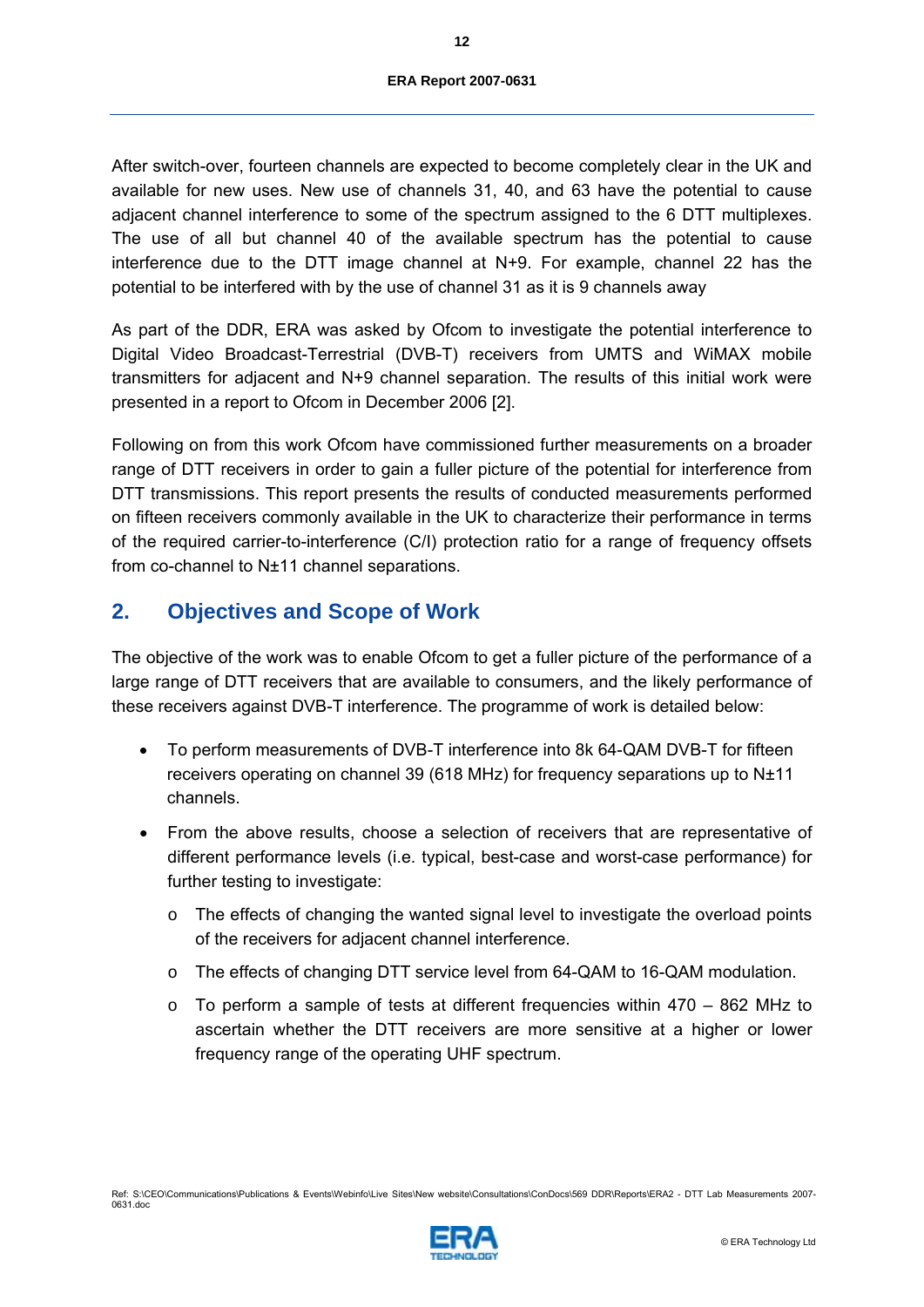# **3. Measurement Methodology**

This section presents the system parameters, measurement set-up and test procedure.

# **3.1 Wanted System Parameters**

The DVB-T wanted signal was generated using a Rhode & Schwarz (R&S) MPEG-2 measurement generator and R&S TV test transmitter. The MPEG encoder was used to convert a moving video display into the correct format required by the DVB-T TV transmitter. The transmitter, comprising of an input data stream, forward error correction (FEC) encoder, modulation source and carrier, was used to generate the wanted signal at the required frequency.

The DVB-T system parameters used in the interference measurements are shown in the table below.

| <b>DVB-T Parameter</b>   |                  | Ш               |  |
|--------------------------|------------------|-----------------|--|
| Modulation               | 64-QAM           | 16-QAM          |  |
| <b>Error Coding Rate</b> | 2/3              | $\frac{3}{4}$   |  |
| Guard Interval $(\mu s)$ | 7 $(^{1}/_{32})$ | $7(^{1}/_{32})$ |  |
| Data rate (Mbit/s)       | 24.1             | 18.1            |  |
| Channel raster (MHz)     | 8                | 8               |  |

**Table 1: DVB-T system parameters** 

The DVB-T transmitter masks described in ETSI EN 302 296 [3] are shown in the table below. All measurements were based on the non-critical mask.

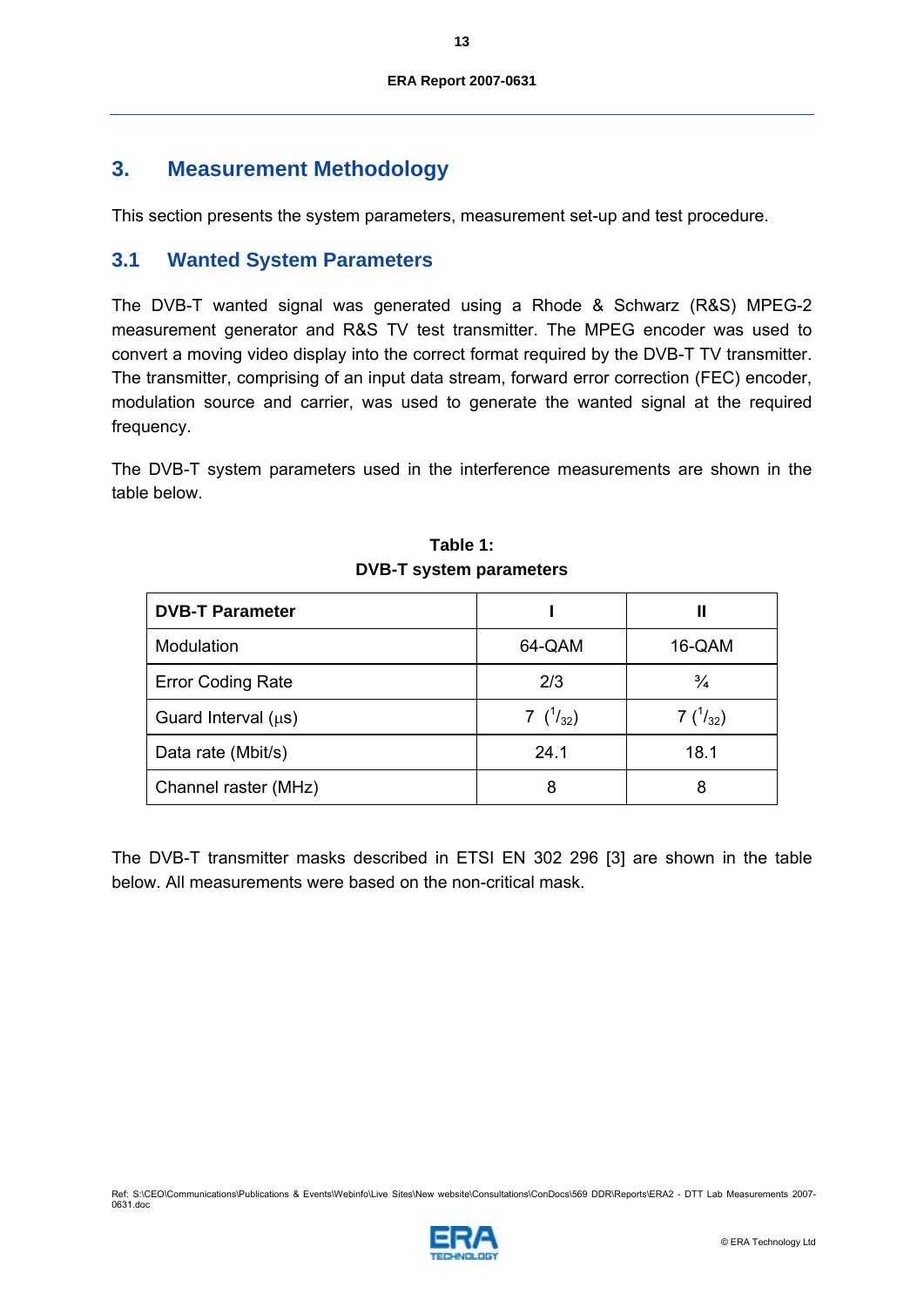| <b>Offset</b><br>(MHz) | <b>Critical</b><br>mask dBc | <b>Non-critical</b><br>mask dBc | <b>Relaxed non-critical</b><br>mask dBc | <b>Ref bandwidth</b><br>(kHz) |
|------------------------|-----------------------------|---------------------------------|-----------------------------------------|-------------------------------|
| $+/-3.8$               | 32.8                        | 32.8                            | 32.8                                    | 4                             |
| $+/-4.2$               | 83                          | 73                              | 67.8                                    | 4                             |
| $+/-6$                 | 95                          | 85                              | 85                                      | 4                             |
| $+/-12$                | 120                         | 110                             | 110                                     | 4                             |
| $+/-20$                | 120                         | 110                             | 110                                     | 4                             |

**Table 2: DVB-T transmit masks** 

The wanted signal level was initially set to 50 dBµV/m. This field strength is equivalent to a received power level of -73 dBm for a 75  $\Omega$  system, measured in a 7.6 MHz bandwidth. This is equivalent to operating 7 to 10 dB above the minimum sensitivity of the receiver.

For the more detailed analysis the wanted signal level was varied in order to determine the overload points of the receiver under test, when subjected to interference on the adjacent channel.

Measurement results are given as C/I protection ratio versus channel spacing. The measurements were performed between N-11 and N+11 channels in one channel increments (8 MHz) from a centre frequency of 618 MHz (channel 39) on all fifteen receivers.

For the more detailed analysis on three of the receivers, centre frequencies of 482 MHz, 546 MHz and 778 MHz were also investigated, representing channels 22, 30 and 59.

A summary of the parameters used in both the initial and detailed testing is shown in the table below.

| <b>Parameter</b>          | Initial testing | <b>Detailed testing</b> |
|---------------------------|-----------------|-------------------------|
| No of receivers tested    | 15              |                         |
| <b>Modulation scheme</b>  | 64 QAM          | 64 QAM, 16 QAM          |
| Wanted signal level (dBm) | $-73$           | Various                 |
| Channel number N          | 39              | 22, 30, 59              |

## **Table 3: Summary of parameters for initial and detailed analysis**

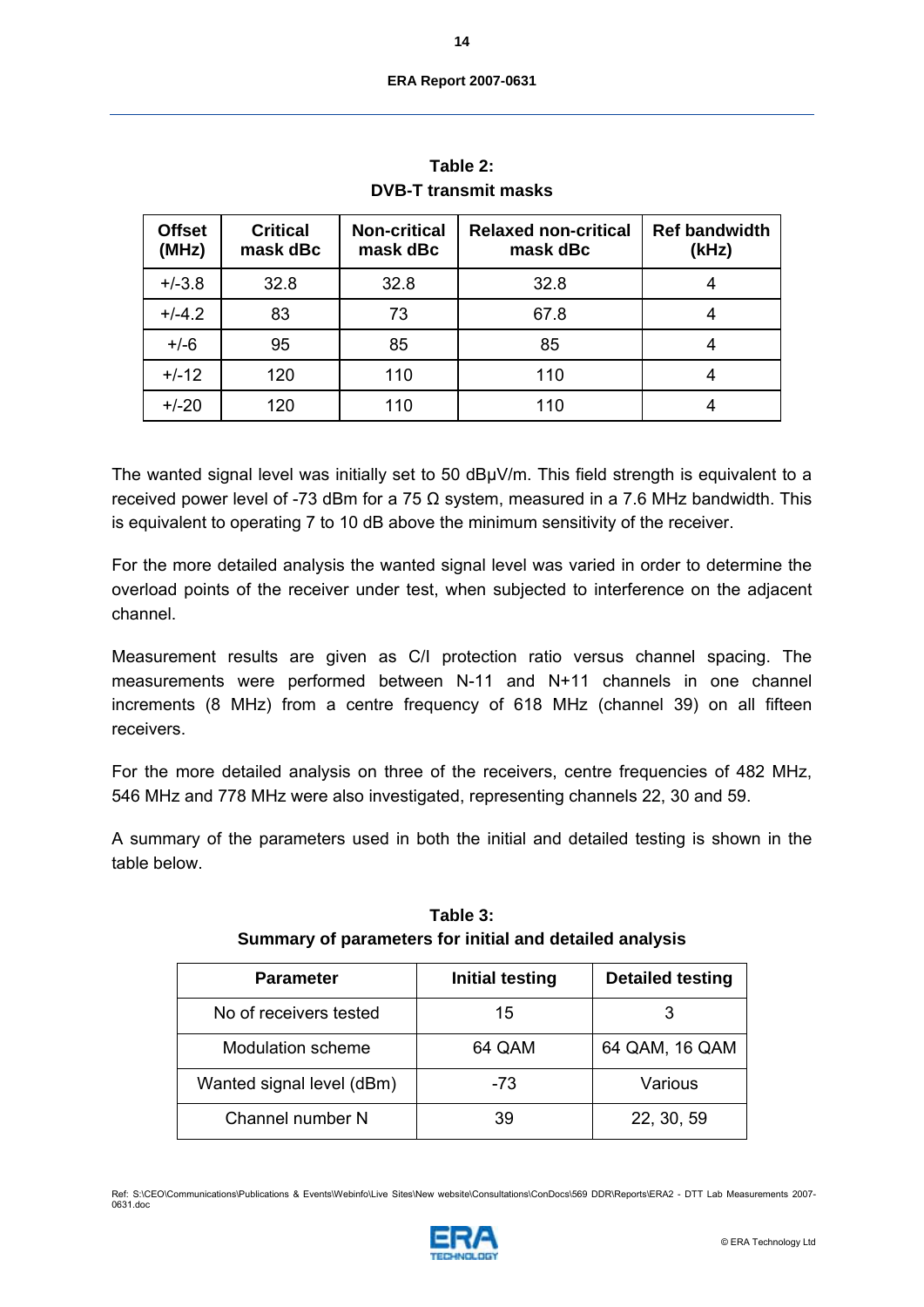# **3.2 Interfering System Parameters**

The unwanted DVB-T signal was simulated using an Agilent E4438C signal generator, using the test parameters given in Table 1 above, and used to interfere with the wanted signal into the DTT receivers.

Measurements were performed with the interferer using both 64 and 16-QAM modulation.

### **3.2.1 Requirement for filtering**

The out of band emission levels of the unwanted signal was filtered by a 4-pole UHF filter to conform more closely to the transmission mask set by EN 302 296. The effect of using a filter on the transmit spectrum is shown in the figure below.



## **Figure 3: DVB-T interfering signal with and without filter measured in a 5 kHz resolution bandwidth**

Without the band pass filter the noise from the signal generator masks the true protection ratios which can otherwise lead to erroneous results for large frequency separations (greater than N+2 channels) between the wanted and unwanted signals. This finding was also observed in an input to CEPT ECC TG 4 by TDF [5].

The characteristics of the filter used for the in the test set-up producing the interfering signal is shown in the figure below:

Ref: S:\CEO\Communications\Publications & Events\Webinfo\Live Sites\New website\Consultations\ConDocs\569 DDR\Reports\ERA2 - DTT Lab Measurements 2007-0631.doc

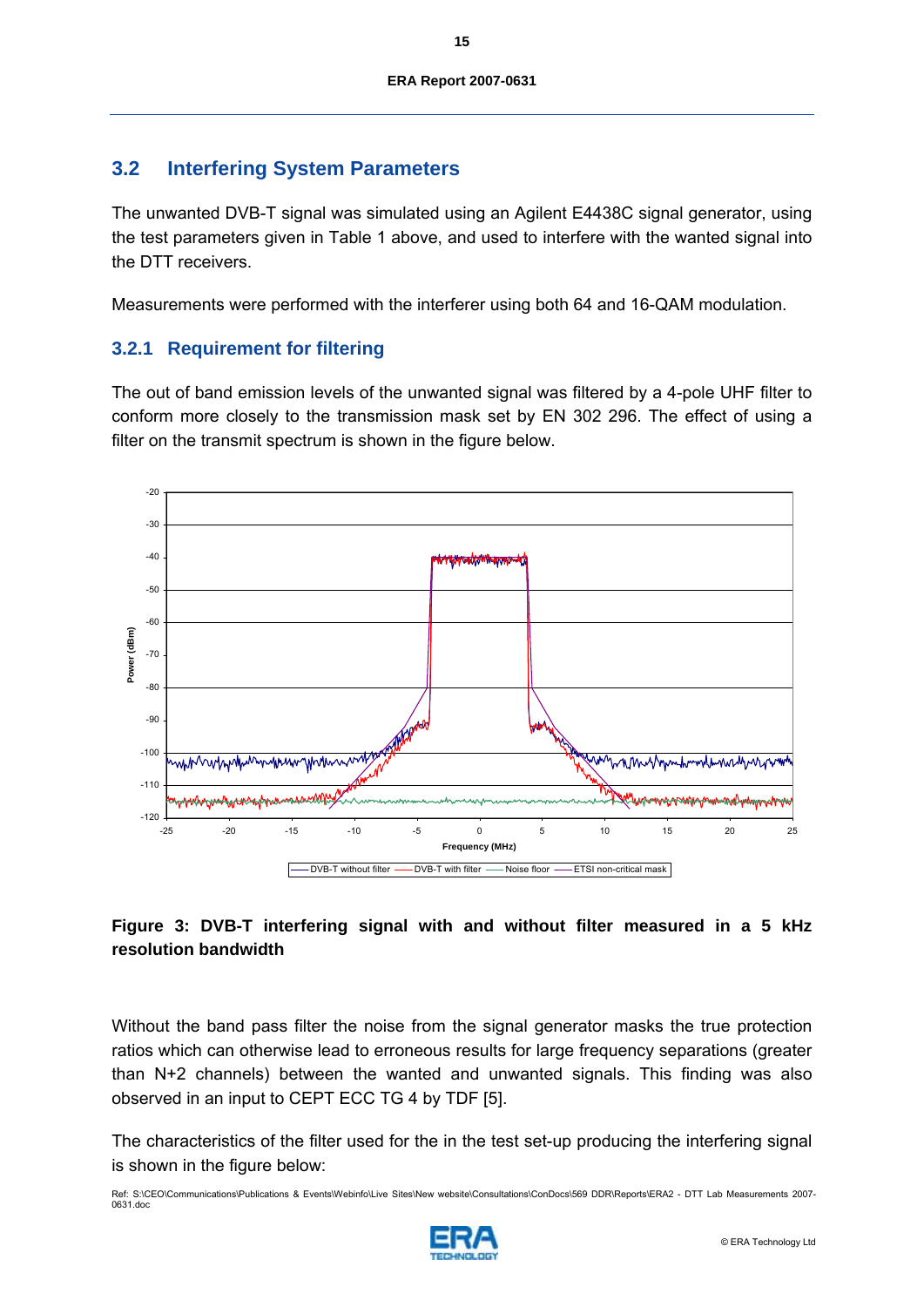

### **Figure 4: Characteristics of 4 pole UHF band pass filter used on the interfering signal**

# **3.3 Interference Criteria**

1

DVB-T systems use coded orthogonal frequency division multiplexing (COFDM), which spreads the information over a large number of orthogonal carriers. Forward error correction (FEC) is then applied to improve the bit error ratio (BER). In many digital systems the data to be transmitted undergoes two types of FEC coding; Reed Solomon and convolutional coding. At the receiver the pseudo-random sequence added at the transmitter by the convolutional encoder is decoded by the Viterbi decoder, followed by Reed Solomon decoding for parity checking.

The error protection employed by digital systems results in an abrupt "cliff-edge" effect in the presence of interference when compared to analogue systems. The Digital TV Group<sup>1</sup> (DTG) publishes the D-Book [4] which includes degradation criteria to be used when assessing interference to digital systems. The different DTT receiver degradation criteria are compared in the following extract from the D-Book.

Ref: S:\CEO\Communications\Publications & Events\Webinfo\Live Sites\New website\Consultations\ConDocs\569 DDR\Reports\ERA2 - DTT Lab Measurements 2007-0631.doc



<sup>&</sup>lt;sup>1</sup> The Digital TV Group is the industry association for digital television in the UK. See http://www.dtg.org.uk/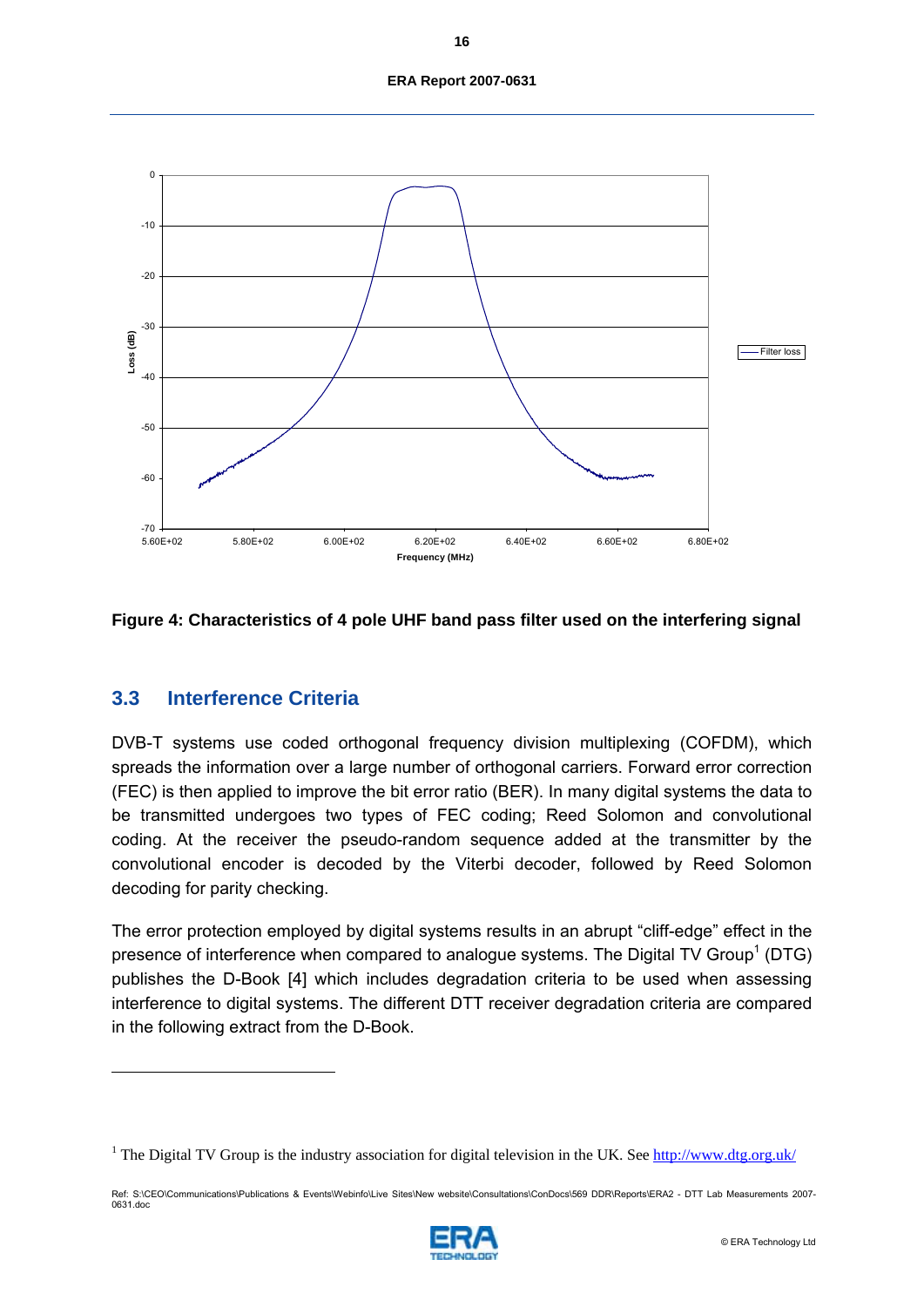| <b>Criterion</b>   | <b>Description</b>                                                             | <b>Comments</b>                                                                                                                        |  |  |
|--------------------|--------------------------------------------------------------------------------|----------------------------------------------------------------------------------------------------------------------------------------|--|--|
| REF <sub>BER</sub> | Post Viterbi BER=2x10 <sup>-4</sup>                                            | BER can be very erratic with some types of<br>impairment (e.g. impulsive inference), so an<br>accurate measure can be hard to achieve. |  |  |
|                    |                                                                                | A measure of BER is often not available (e.g.<br>in a commercial receiver).                                                            |  |  |
| <b>UCE</b>         | No un-correctable<br>Transport Stream errors in<br>a defined period.           | Probably the most useful measure, but<br>unfortunately this is often not available (e.g. in<br>a commercial receiver).                 |  |  |
| <b>UCE</b>         | A measure of the number                                                        | Sometimes normalised to 'Error Seconds'                                                                                                |  |  |
| Rate               | of UCE in a defined period.                                                    | (Used for 'mobile' applications).                                                                                                      |  |  |
| <b>PF</b>          | "Picture Failure". No. of<br>observed, (or detected)<br>picture artefacts in a | This is what the consumer sees and cares<br>about. There is always access to a 'picture' in<br>a commercial receiver.                  |  |  |
|                    | defined period.                                                                | However, when testing demodulators alone,<br>MPEG decoding and picture display is not<br>always available.                             |  |  |
| <b>SFP</b>         | "Subjective failure point"                                                     | Essentially the same as PF                                                                                                             |  |  |

**Table 4: D-Book comparison of degradation criteria** 

The reference BER, defined as BER =  $2 \times 10^{-4}$  after Viterbi decoding, corresponds to the quasi error free (QEF) criterion in the DVB-T standard, which states "less than one uncorrelated error event per hour". However, as noted within the D-Book, there is often no direct way of identifying BER or transport stream errors for commercial receivers. This was found to be the case for all fifteen of the receivers under test and so picture failure (PF) was the only means of assessing the interference effects.

The PF point was identified by manual observation. The figure below shows the onset of uncorrectable errors (UCE) used to determine the failure point. The onset of a complete picture failure, i.e. no reception, could be observed with a 1 to 2 dB increase in the interfering signal from the PF point.

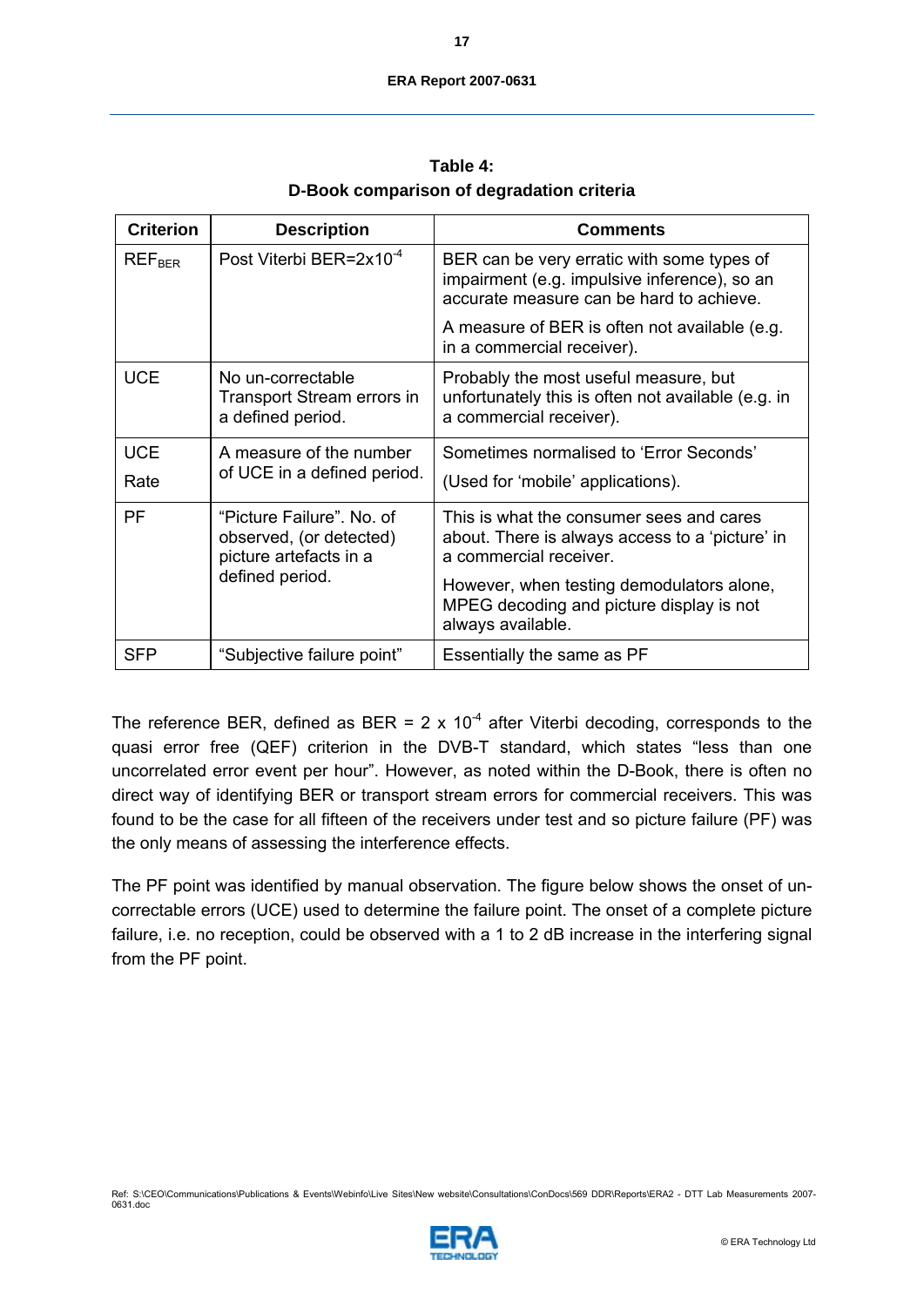

**Figure 5: Received picture showing onset of interference** 

# **3.4 Test Procedure and Equipment Set-Up**

The test set-up used to perform the conducted DVB-T interference measurements is shown in the figure below.



### **Figure 6: Measurement set-up for DVB-T interference into a DTT receiver**

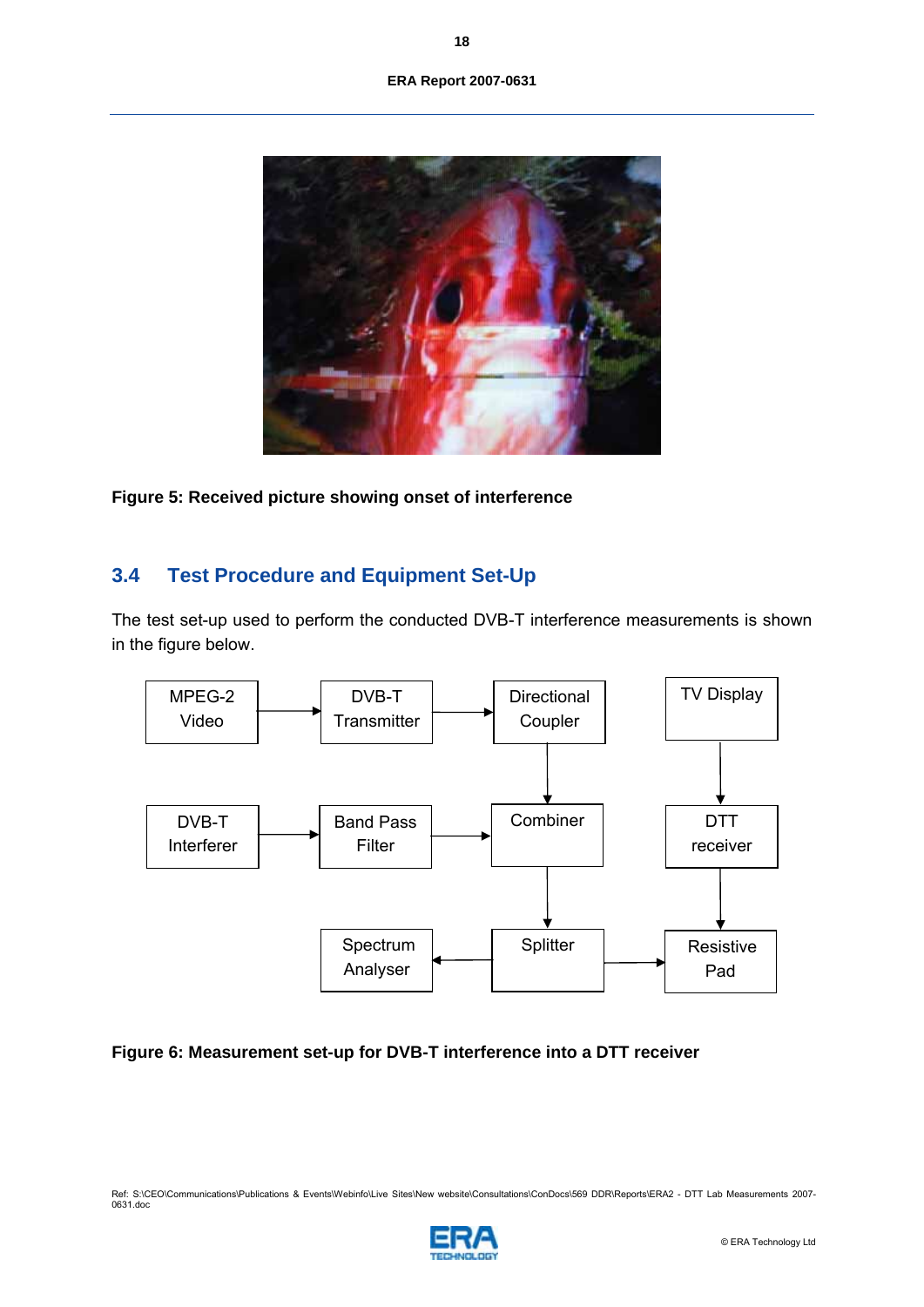The following test procedure was used to measure the C/I protection ratios using the conducted set-up shown in the figure above:

- 1. For each digital receiver tested, the wanted signal level was set to the required power level 'C' given in Table 3, at a channel frequency of N-11.
- 2. The wanted channel power level 'C' was recorded using a spectrum analyser in a channel power bandwidth of 7.6 MHz. The spectrum analyser was set to RMS detection with a resolution bandwidth (RBW) of 100 kHz and a video bandwidth (VBW) of 1 MHz.
- 3. The signal generator transmitting the interfering DVB-T signal was initially set to a signal level –20 dB below the noise floor of the spectrum analyser.
- 4. The signal level of the DVB-T interference 'I' was then adjusted at the signal generator to achieve the required degradation of the received quality of the decoded MPEG signal.
- 5. The power level of the interferer was measured in the channel bandwidth of the receiver using RMS detection, a RBW of 100 kHz and a VBW of 1 MHz.
- 6. The C/I protection ratio was calculated from Steps 2 to 5.
- 7. Steps 2 to 6 were repeated for each of the channel frequencies between N-10 to N+11.

Note: a standard scart lead was used to connect the DTT receiver to the LCD display. Also a directional coupler was used to avoid any interaction between the output stages of the unwanted signal generator and the wanted TV generator signals at the combiner stage. The receiver bandwidth associated with the DTT receivers is 7.6 MHz and a spectrum analyser was used to measure the channel power in the receiver band as well as to measure the power of the interfering DVB-T signal.

# **4. Results**

A total of fifteen DTT receivers were tested to determine their required C/I protection ratios in the presence of DVB-T interference for a range of channel separations from co-channel to N+11 channels away.

From these results, three receivers (representing typical, worst and best case performance) were selected for more detailed analysis to establish:

• The effect of changing the wanted signal level to investigate the overload points for adjacent channel interference.

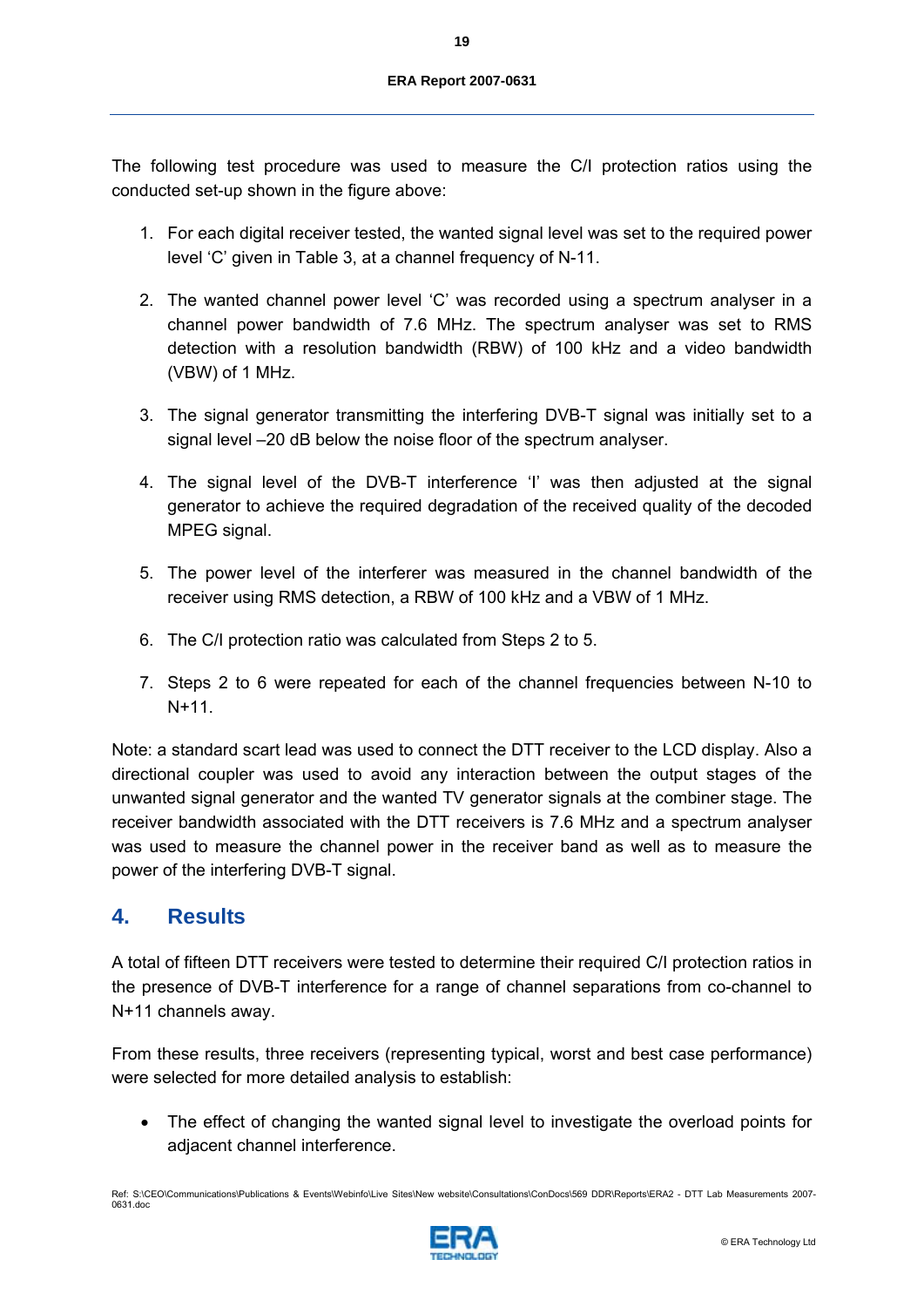**20** 

- The effect of changing the modulation from 64-QAM to 16-QAM for the interfering signal.
- The effect of operating at different frequencies within 470 862 MHz band, in order to ascertain whether the DTT receivers are more sensitive at the higher or lower end of the spectrum.

The conducted test case scenarios and the parameters used are summarised in Table 5 below.

| <b>Scenario</b>                                                    | Wanted<br>signal<br>(dBm) | <b>Wanted</b><br>modulation | Interfering<br>modulation | <b>Wanted</b><br>channel | Interfering<br>channel |
|--------------------------------------------------------------------|---------------------------|-----------------------------|---------------------------|--------------------------|------------------------|
| C/I protection ratio<br>(15 receivers)                             | $-73$                     | 8k 64-QAM                   | 8k 64-QAM                 | 39                       | N±11                   |
| Effect of changing<br>wanted signal level<br>(3 receivers)         | $-80$ to $-10$            | 8k 64-QAM                   | 8k 16-QAM                 | 36<br>62                 | 37<br>63               |
| Effect of changing<br>modulation<br>(3 receivers)                  | $-73$                     | 8k 16-QAM                   | 8k 64-QAM                 | 39                       | N±11                   |
| Effect of changing<br>tuned receiver<br>frequency<br>(3 receivers) | $-73$                     | 8k 64-QAM                   | 8k 64-QAM                 | 22<br>30<br>59           | $N+11$<br>N±11<br>N±11 |

**Table 5: Summary of test scenarios** 

**Note:** When testing for a wanted signal centered on channel 22, the frequency offset was limited to N+11 channels due to the lower cut-off frequency of the filter used on the interference source.

# **4.1 C/I Protection Ratios**

Figure 7 below shows the C/I protection ratios for all fifteen receivers tested. Individual plots are included in Appendix A.

The results show that:

- Receivers 2, 5, 6, 7, 9, 14 and 15 could be considered as having typical operating performance.
- Receivers 1, 3 and 4 could be considered as having the worst performance.
- Receivers 8, 10, 11, 12 and 13 could be considered as having the best performance.

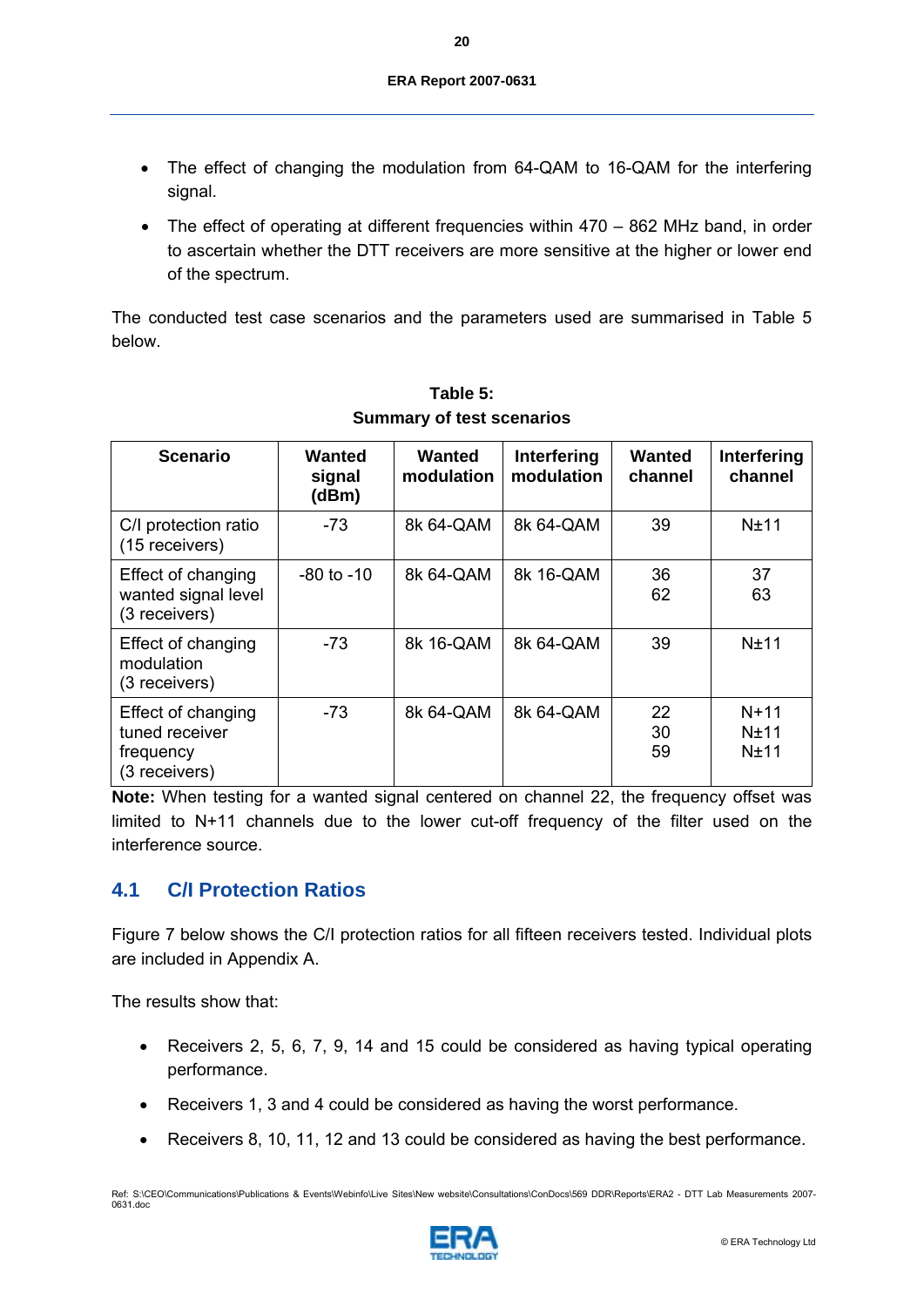

**21** 



**Figure 7: C/I protection ratios for DVB-T interference into fifteen DTT receivers** 

The figure above also reveals that receivers 2, 5, 6, 7, 9, 14 and 15 are more susceptible to DVB-T interference at N-4. The levels observed on the N-4 channel for these receivers, are comparable to the N+9 level measured for all fifteen receivers (see Table 6). The average measured C/I protection ratio for all fifteen DTT receivers at N+9 channel separation was -48.6 dB. The average measured C/I protection ratio for all fifteen DTT receiver at adjacent channels N-1 and N+1 were -35.9 dB and -32.7 dB respectively.

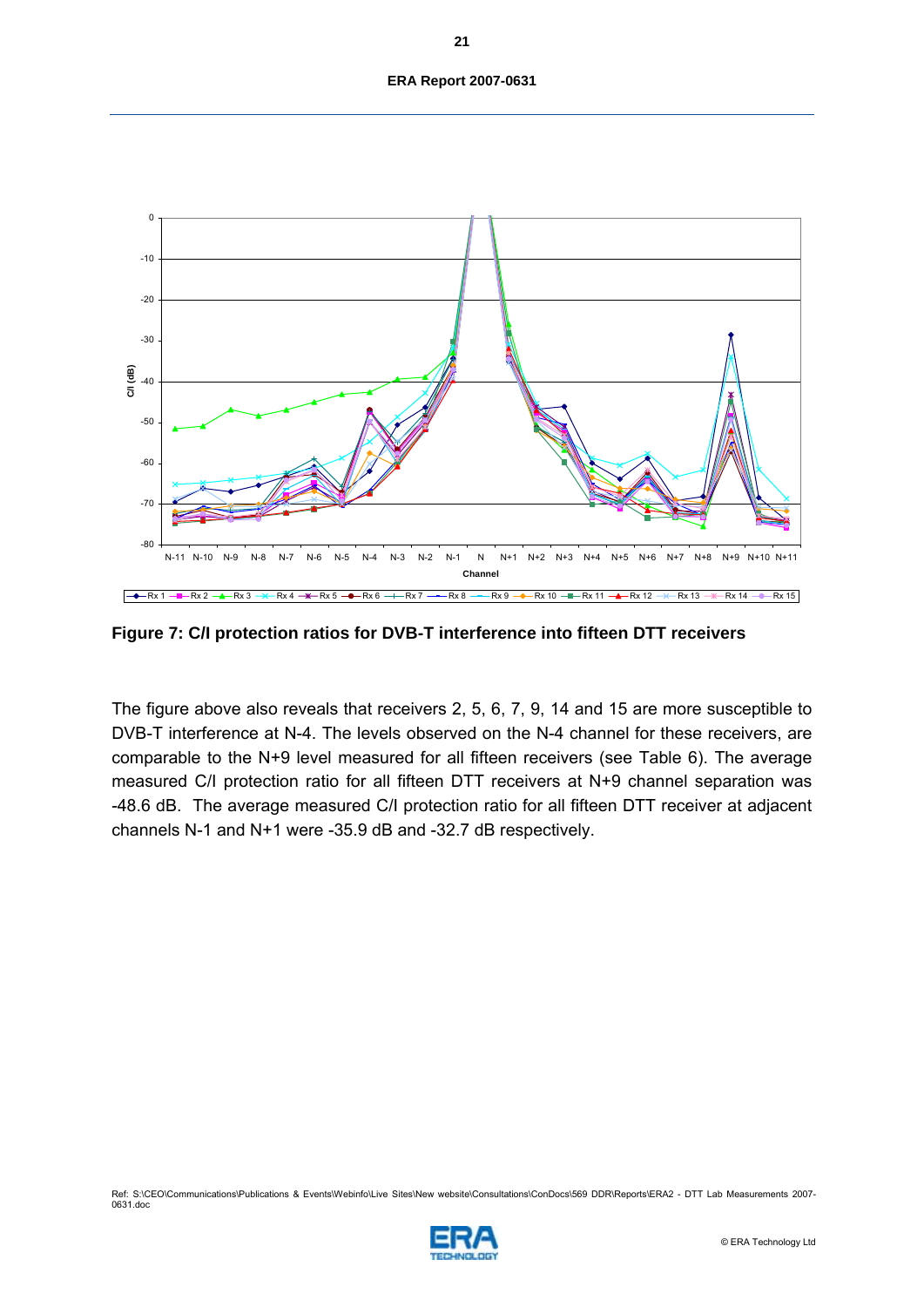| <b>Receiver</b> | $C/I \otimes N-1$ (dB) | $C/I \otimes N+1$ (dB) | $C/I \otimes N+9$ (dB) |
|-----------------|------------------------|------------------------|------------------------|
| 1               | $-34.37$               | $-35.09$               | $-28.61$               |
| $\overline{2}$  | $-36.96$               | $-34.33$               | $-48.38$               |
| 3               | $-32.98$               | $-26.01$               | $-52.26$               |
| 4               | $-31.83$               | $-30.88$               | $-33.96$               |
| 5               | $-37.17$               | $-33.16$               | $-43.22$               |
| 6               | $-36.32$               | $-33.69$               | $-57.16$               |
| $\overline{7}$  | $-34.61$               | $-34.53$               | $-48.69$               |
| 8               | $-37.79$               | $-33.78$               | $-54.92$               |
| 9               | $-37.03$               | $-32.83$               | $-48.96$               |
| 10              | $-36.06$               | $-32.84$               | $-56.42$               |
| 11              | $-30.3$                | $-28.22$               | $-44.99$               |
| 12              | $-39.72$               | $-32.01$               | $-52.03$               |
| 13              | $-39.39$               | $-35.42$               | $-56.87$               |
| 14              | $-37.25$               | $-33.1$                | $-53.53$               |
| 15              | $-37.08$               | $-34.46$               | $-49.33$               |

**Table 6: C/I protection ratios at N-1, N+1 and N+9 for all fifteen receivers** 

Also from Table 7, it can be seen that these typically performing receivers are slightly more susceptible at N±6 than compared to other channels but 12 to 17 dB more immune than at N-4 and 15 to 20 dB more immune at N+9. Further investigation revealed that all of these typical performing receivers had the same generic processor and RF modulator box inside the casing.

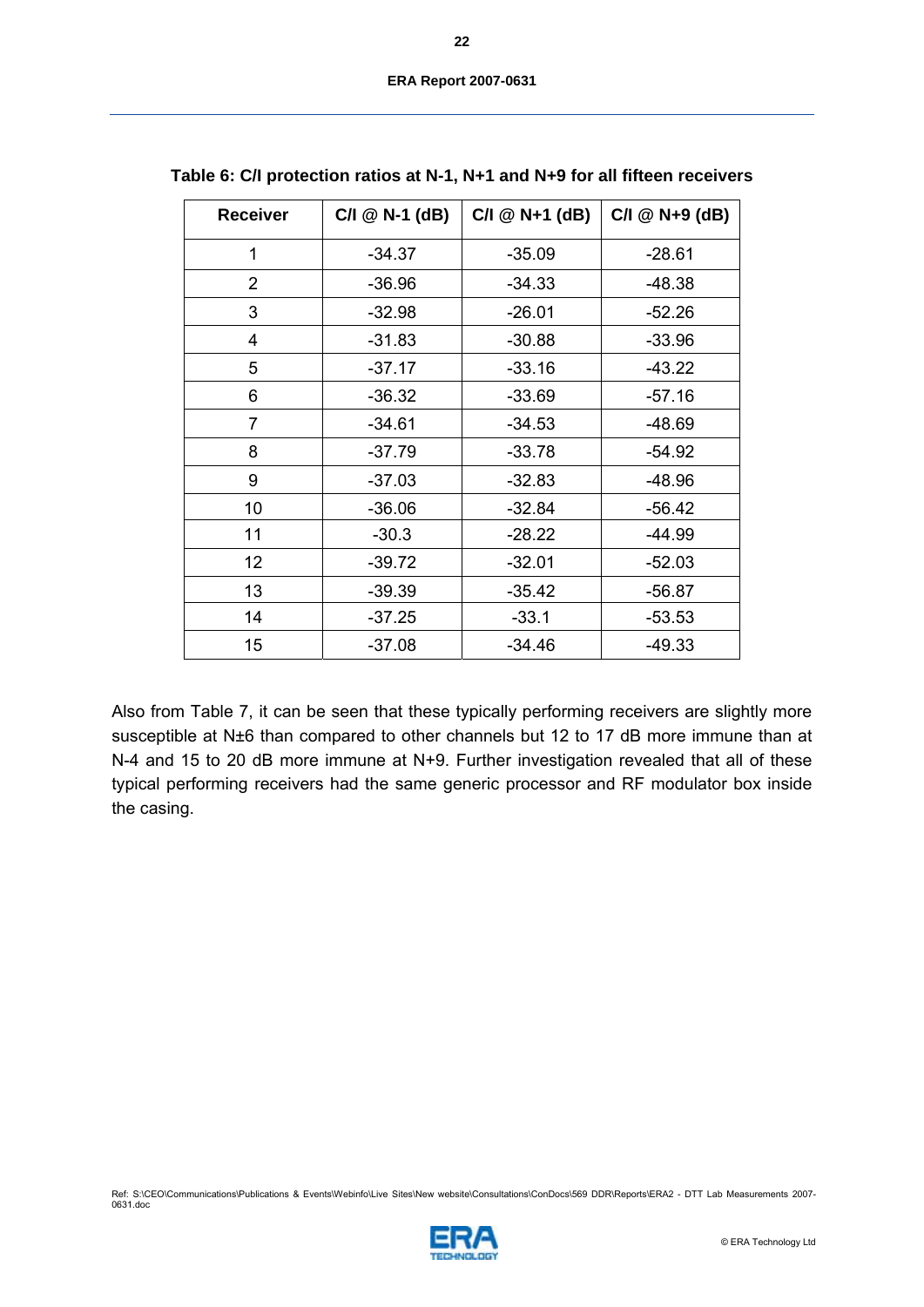| <b>Receiver</b> | $C/I \otimes N-6$<br>(dB) | $C/I \otimes N-4$<br>(dB) | $C/I \ @ \ N+6$<br>(dB) | $C/I \ @ \ N+9$<br>(dB) |
|-----------------|---------------------------|---------------------------|-------------------------|-------------------------|
| $\overline{2}$  | $-64.86$                  | $-47.42$                  | $-64.16$                | $-48.38$                |
| 5               | $-65.92$                  | -50                       | $-62.96$                | $-43.22$                |
| 6               | $-62.79$                  | $-46.94$                  | $-62.21$                | $-57.16$                |
| 7               | $-58.95$                  | $-47.41$                  | $-63.62$                | $-48.69$                |
| 9               | $-62.99$                  | $-49.53$                  | $-63.26$                | $-48.96$                |
| 14              | $-61.8$                   | $-49.89$                  | $-61.68$                | $-53.53$                |
| 15              | $-61.58$                  | $-49.82$                  | $-64.5$                 | $-49.33$                |

**Table 7: C/I protection ratios for receivers with typical receiver operating conditions** 

From the results of Figure 7, it can be seen that Receiver 3 is the anomaly for the all receivers tested. It has very poor immune qualities to DVB-T interference for negative channel offsets compared with the measured C/I protection ratios for positive channel offsets.

The figure below shows the protection ratios for Receivers 1, 9 and 13, representative of worst, typical and best performance respectively:



#### **Figure 8: C/I protection ratios for worst, typical and best performing DTT receivers**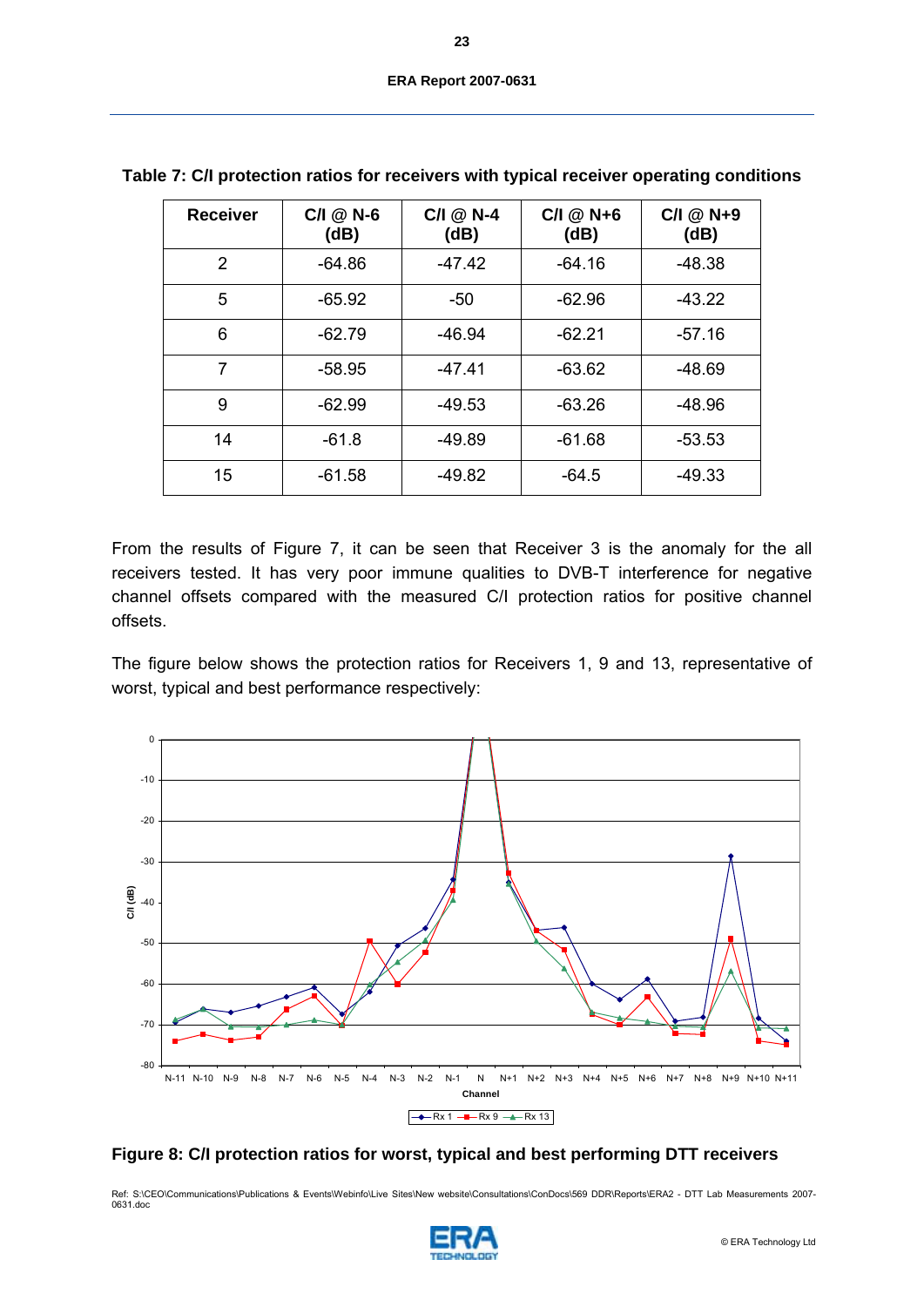From Figure 8, it can be seen that the C/I values on the N+9 image channel vary as much as 20 dB between Receivers 1 and 9 and 28 dB between Receivers 1 and 13. Also, apart from on the N-4 channel, the worst receiver, Receiver 1, has very similar characteristics to the typical receiver, Receiver 9.

# **4.2 Effect of Changing Wanted Signal Level**

The following results quantify the effect of changing the wanted 64-QAM DVB-T signal level in order to determine the overload points of a worst, typical and best performing receiver. The receiver were subjected to adjacent (N+1) channel interference using a 16-QAM DVB-T signal. Measurements were performed for wanted channels of 36 (594 MHz) and 62 (802 MHz).



**Figure 9: Maximum relative level of adjacent channel DVB-T (16-QAM) signal for the worst performing receiver** 

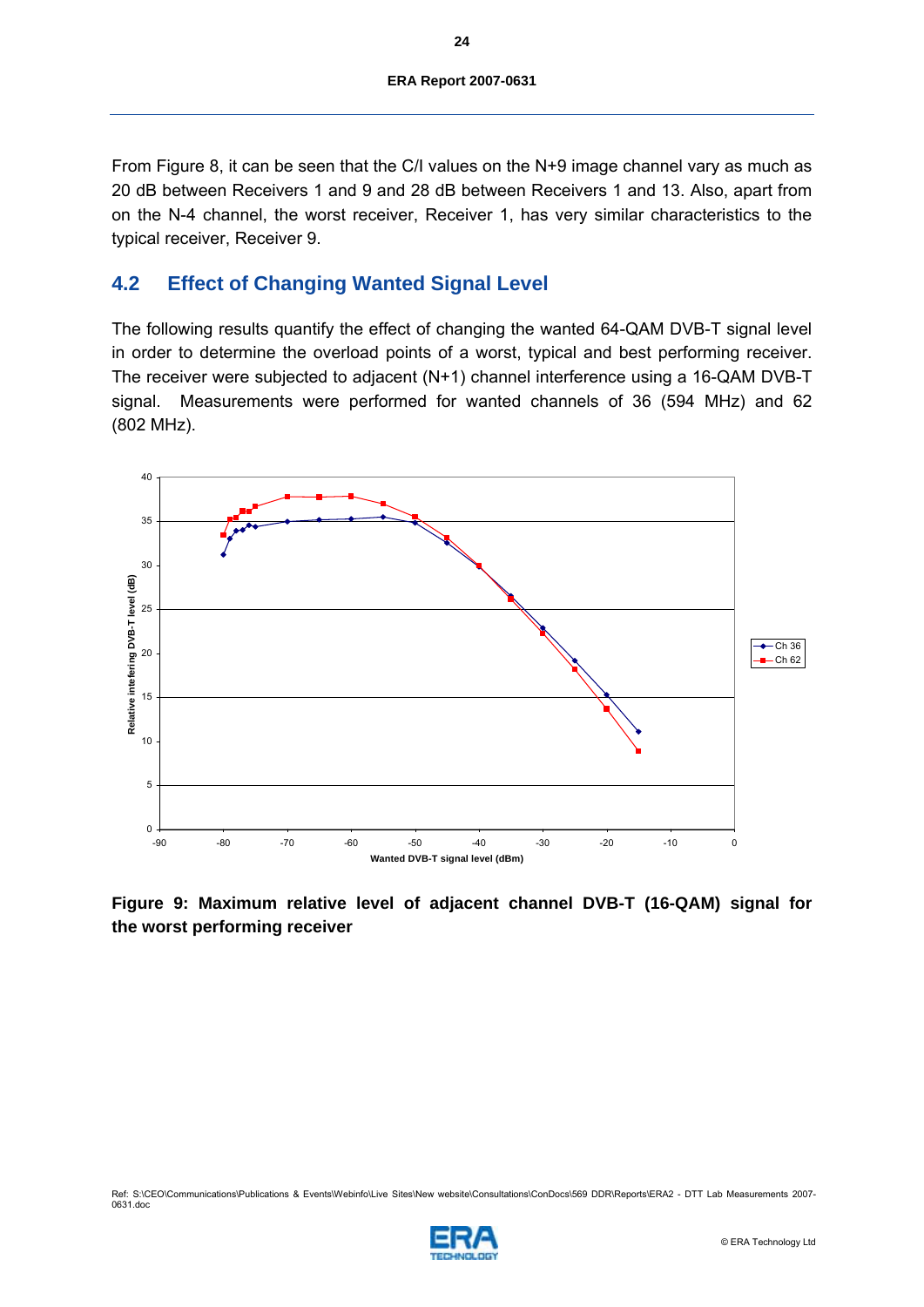

**Figure 10: Maximum relative level of adjacent channel DVB-T (16-QAM) signal for typical performing receiver** 



**Figure 11: Maximum relative level of adjacent channel DVB-T (16-QAM) signal for the best performing receiver** 

Ref: S:\CEO\Communications\Publications & Events\Webinfo\Live Sites\New website\Consultations\ConDocs\569 DDR\Reports\ERA2 - DTT Lab Measurements 2007- 0631.doc

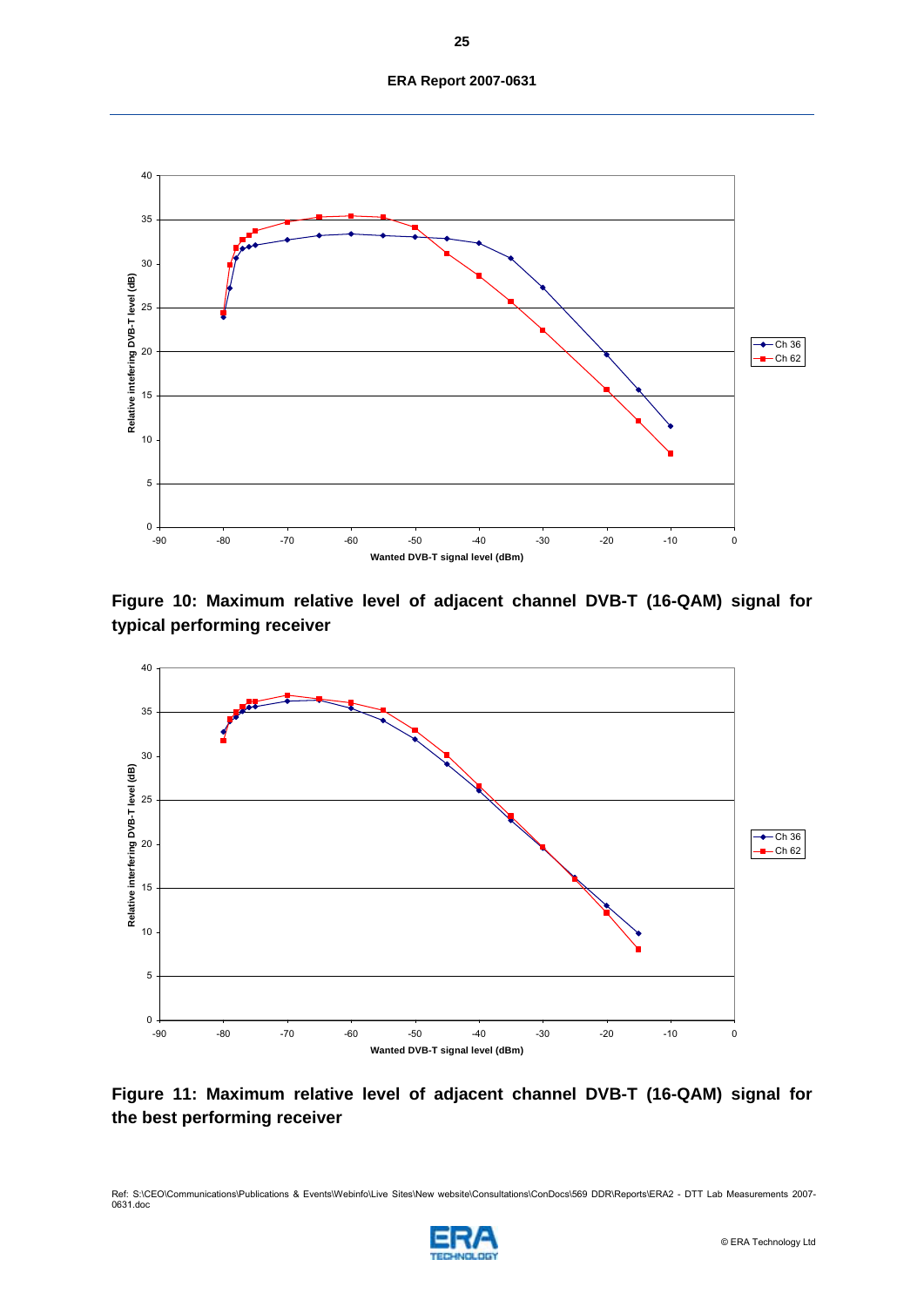From Figure 9, Figure 10 and Figure 11, it can be seen that the trend for all three different performing receivers tested are very similar. The relative level of adjacent DVB-T channel interference required to cause the onset of interference varies from 24 to 33 dB at 3 dB above the minimum usable sensitivity (MUS) to 8 to 12 dB for a wanted DVB-T signal level of -15 dBm.

The 9 dB difference between the worst, typical and best performing receivers, when tested at the lower received signal levels is most likely due to the difference in receiver quality in terms of filtering and noise figure performance.

The measured plateau for wanted signal levels between -73 to -53 dBm can be deemed as the most suitable operating conditions for all three receiver quality types, when subject to 16- QAM DVB-T interference.

The above results show that under these suitable receiver operating conditions the protection ratios measured for wanted signal levels of -73 to -53 dBm (e.g. at receiver sensitivity  $+10$  dB to  $+30$  dB) are reasonably flat within 2 to 3 dB, whatever the level of the interfering signal.

However, if the wanted signal level exceeds a received power threshold of -50 to -40 dBm, the receiver starts to lose its ability to discriminate against interfering signals on the adjacent channels. Resulting in less power required for the interfering signal relative to the level of the wanted transmission to cause the onset of degradation to the received picture.

# **4.3 Effect of Changing Modulation Scheme**

The following results show the effect of changing the wanted modulation scheme from 64- QAM to 16-QAM for channel 39 (618 MHz).

It can be seen that 16-QAM modulation requires a lower protection ratio of 3 to 5 dB compared with 64-QAM and is therefore more tolerant to higher levels of interference. This is expected as the 64-QAM modulation requires less amplitude and/or phase transitions to change symbol states compared to the 16-QAM scheme and therefore requires less interference to cause demodulation errors in the DTT receiver.

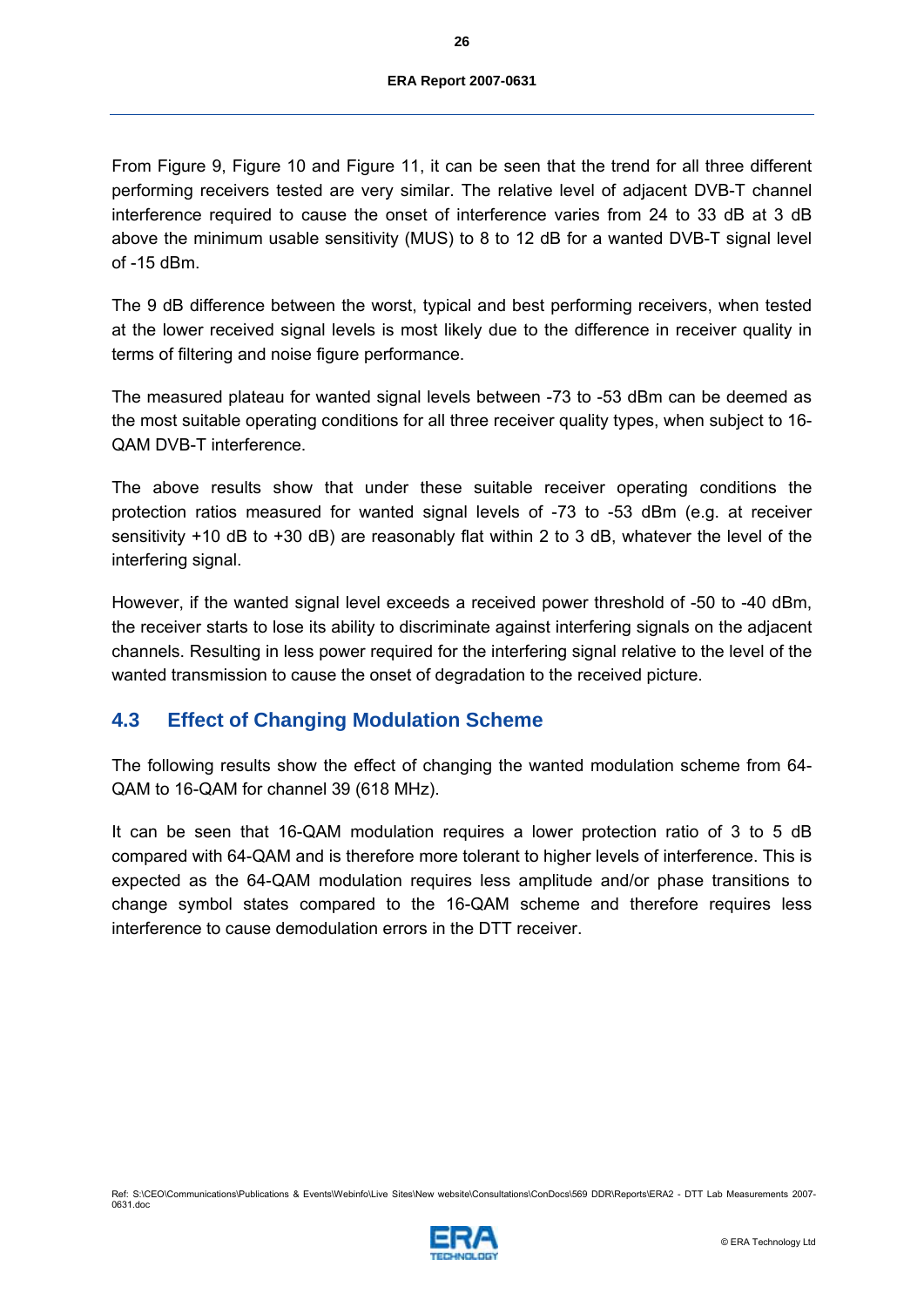



**Figure 12: Comparison of 16-QAM and 64-QAM modulation schemes for worst performing receiver** 



## **Figure 13: Comparison of 16-QAM and 64-QAM modulation schemes for typical performing receiver**

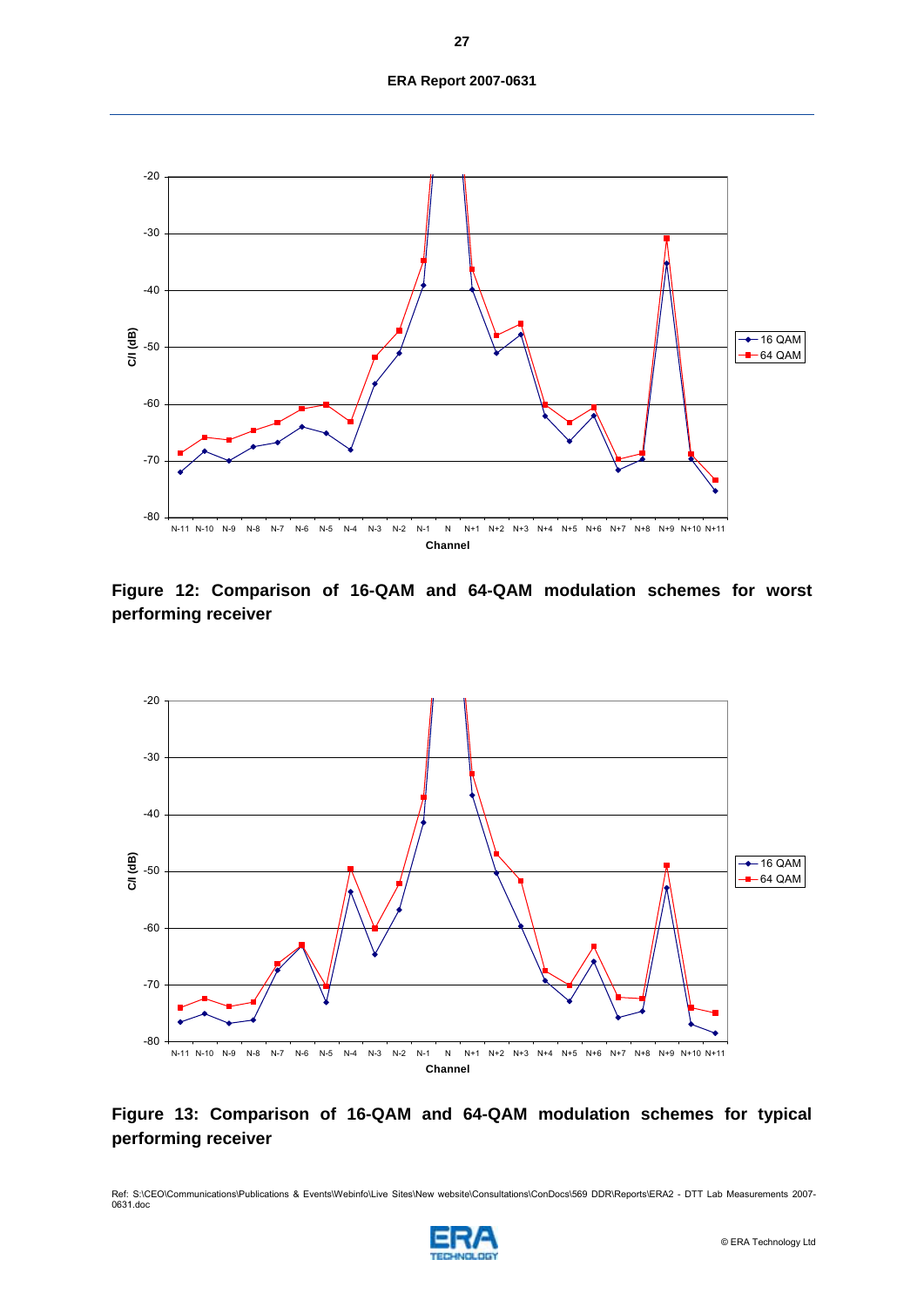

**Figure 14: Comparison of 16-QAM and 64-QAM modulation schemes for best performing receiver** 

# **4.4 Effect of Changing Tuned Receiver Frequency**

A sample of tests were performed at different frequencies within the 470 – 862 MHz band to ascertain whether the DTT receivers were more sensitive at a higher or lower frequency range of the spectrum. Measurements were performed for channel 22 (482 MHz), channel 30 (546 MHz) and channel 59 (778 MHz) for a worst, typical and best performing receiver.

The results (Figure 11, Figure 12 and Figure 13) show that the receivers' performance is broadly similar regardless of the centre operating channel, except for N+5 channel separation for Receivers 1 (worst quality) and 13 (best quality). This effect has been investigated further in Section 4.4.1.

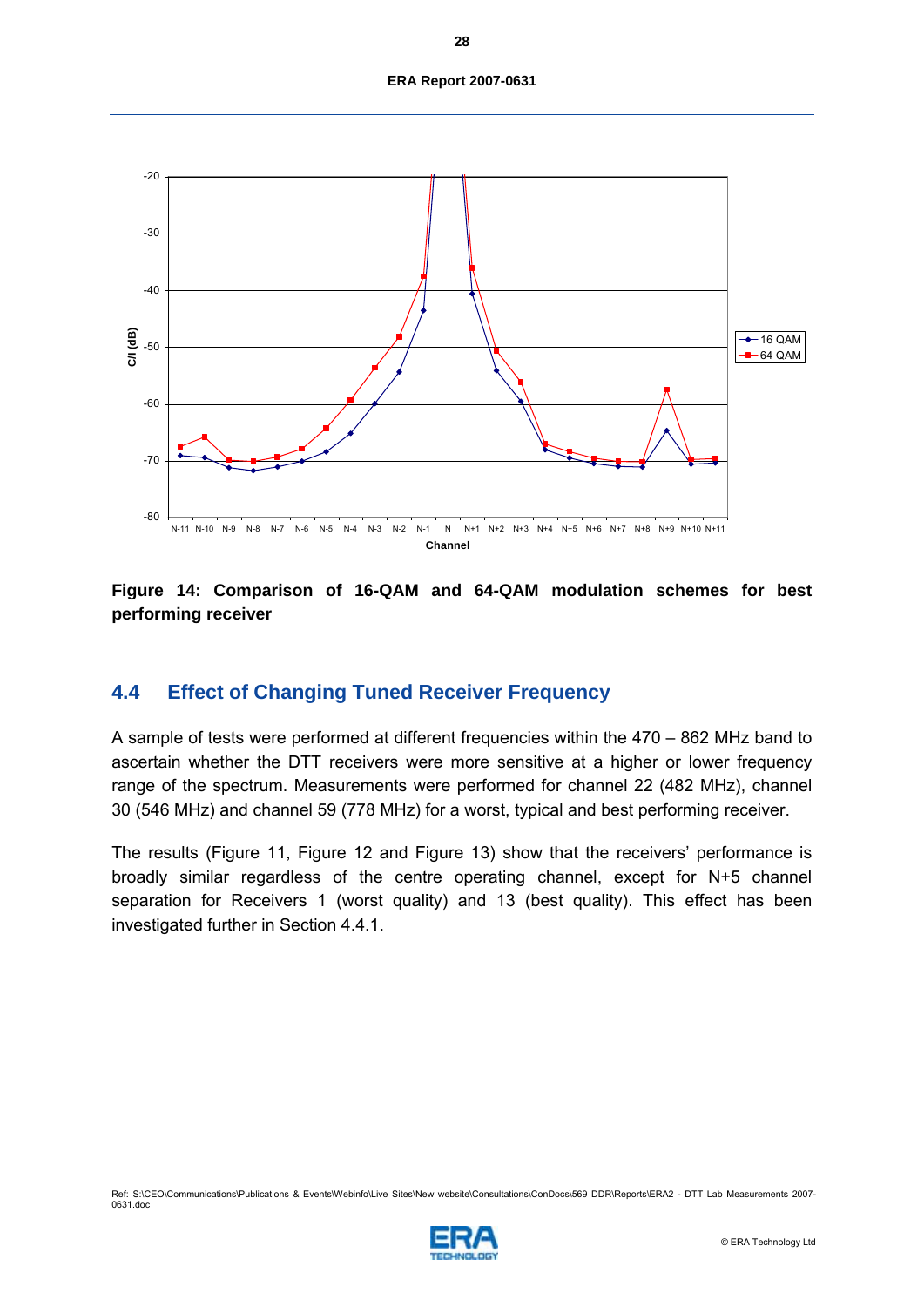

**Figure 15: Effect of changing wanted frequency for worst performing receiver** 



**Figure 16: Effect of changing wanted frequency for typical performing receiver** 

Ref: S:\CEO\Communications\Publications & Events\Webinfo\Live Sites\New website\Consultations\ConDocs\569 DDR\Reports\ERA2 - DTT Lab Measurements 2007- 0631.doc

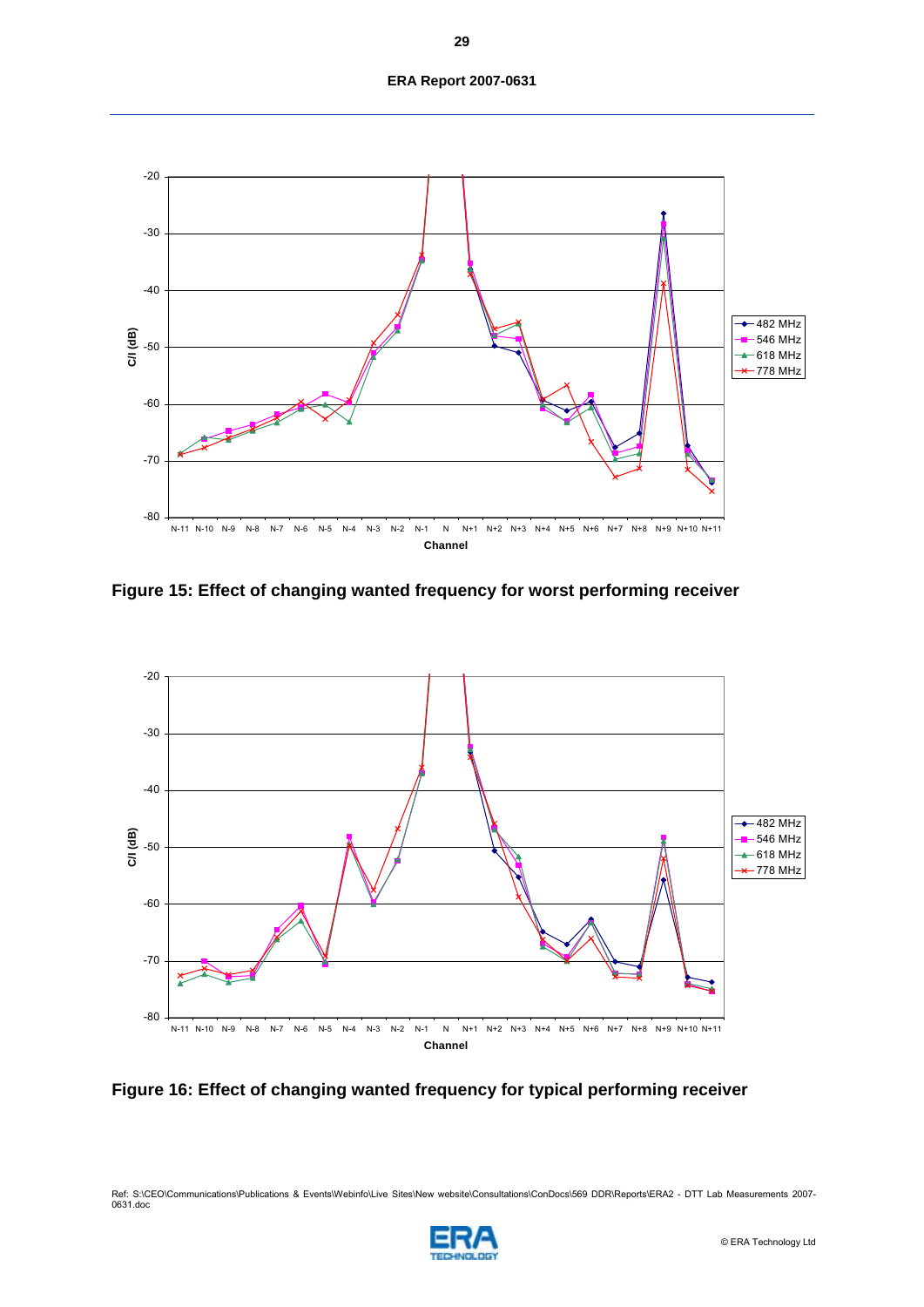**30** 



**Figure 17: Effect of changing wanted frequency for best performing receiver** 

### **4.4.1 Investigation of N+5 anomaly**

Figure 15 and Figure 17 above appear to highlight an anomaly at the N+5 channel separation when the receiver is operating at 778 MHz. The results suggest that receivers 1 and 13 are more susceptible to interference at N+5, when operating at higher channel numbers. This effect was investigated further for Receiver 13 by measuring the required C/I at N+5 with the receiver operating on different channels.

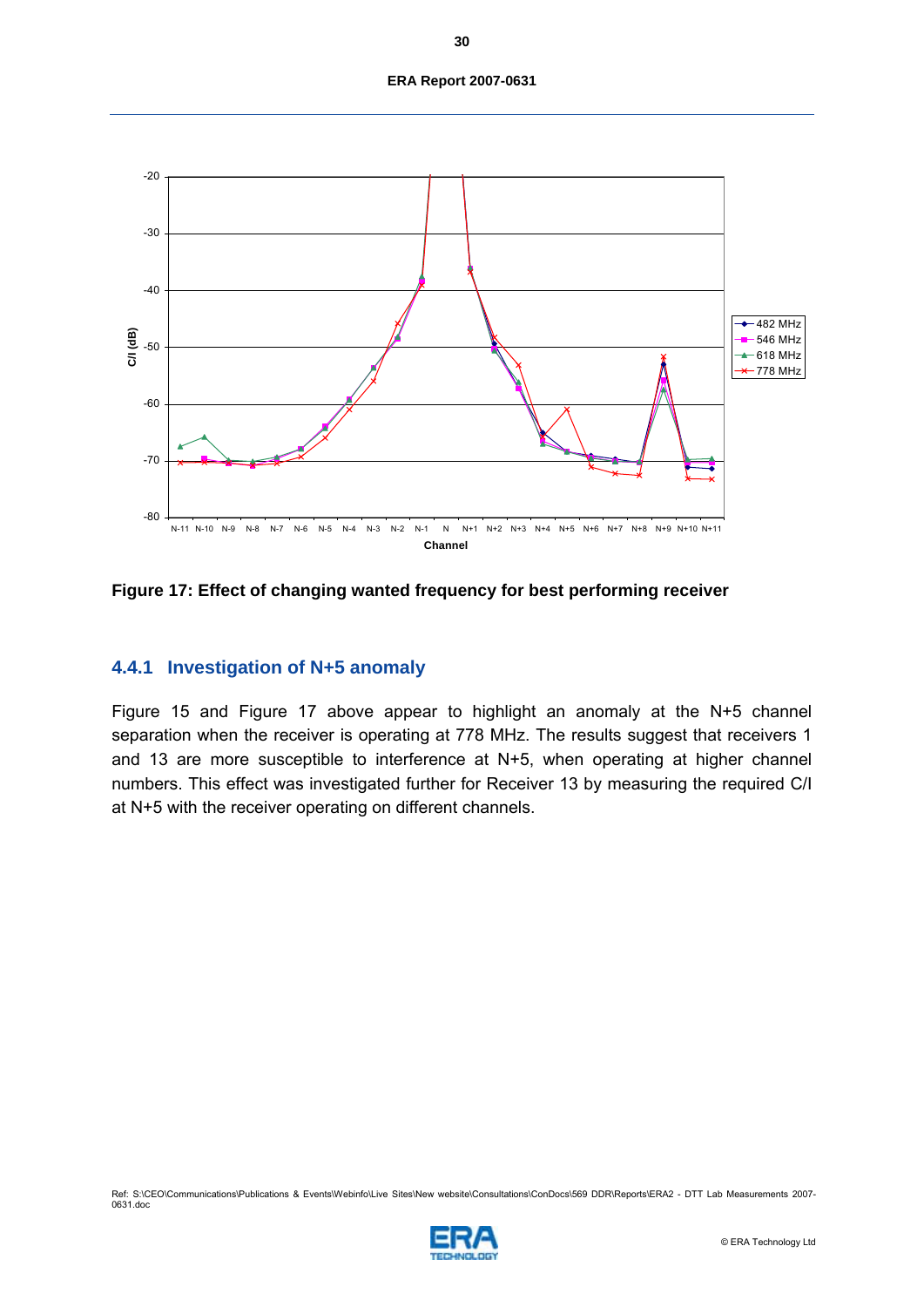

**Figure 18: Variation in C/I at N+5 for receiver 13 operating on different channels** 

The figure above shows that the C/I protection ratio of -68 dB, is approximately constant for channels below channel 47. However, for channels above 47 the required C/I protection ratio at N+5 increases steadily to approximately -59 dB at channel 64.

# **5. Conclusions**

A total of fifteen DTT receivers were tested to determine their required C/I protection ratios in the presence of DVB-T interference for a range of channel separations from N-11 to N+11 channels away.

From these results, three receivers (representing typical, worst and best case performance) were selected for more detailed analysis to establish:

- The effect of changing the wanted signal level to investigate the overload points for adjacent channel interference.
- The effect of changing the modulation from 64-QAM to 16-QAM for the interfering signal.
- The effect of operating at different frequencies within 470 862 MHz in order to ascertain whether the DTT receivers are more sensitive at the higher or lower end of the spectrum.

Ref: S:\CEO\Communications\Publications & Events\Webinfo\Live Sites\New website\Consultations\ConDocs\569 DDR\Reports\ERA2 - DTT Lab Measurements 2007-0631.doc

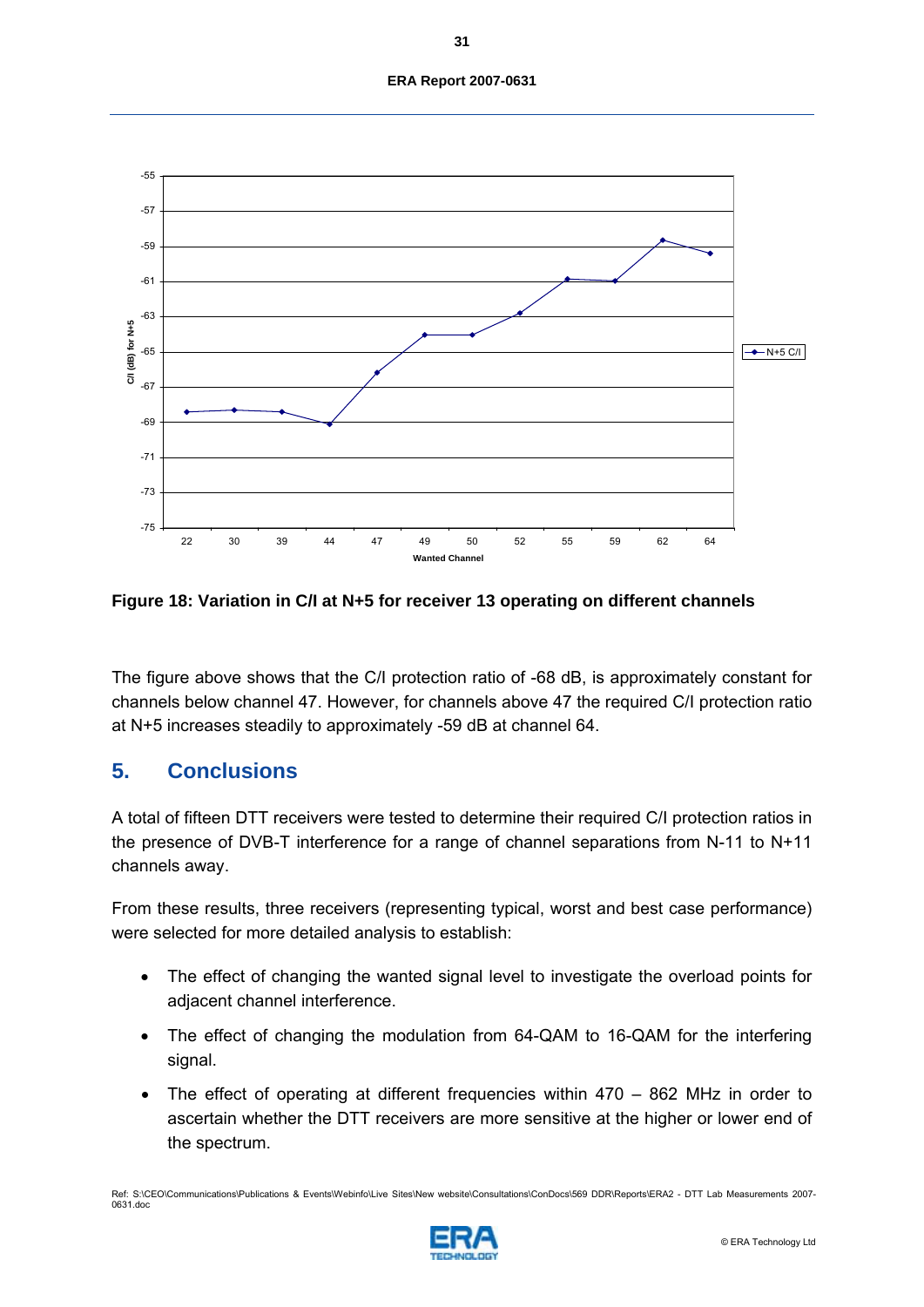#### DVB-T interference into fifteen DTT receivers

A total of fifteen DTT receivers were tested to determine their required C/I protection ratios in the presence of DVB-T interference for a range of channel separations from co-channel to N+11 channels away. The test results for the measured C/I protection ratios for DVB-T interference into fifteen DTT receivers showed that:

- Receivers 2, 5, 6, 7, 9, 14 and 15 were considered as having typical operating performance.
- Receivers 1, 3 and 4 were considered as having the worst performance.



• Receivers 8, 10, 11, 12 and 13 were considered as having the best performance.

**Figure 19: C/I protection ratios for DVB-T interference into fifteen DTT receivers** 

The results also revealed that receivers 2, 5, 6, 7, 9, 14 and 15 were more susceptible to DVB-T interference at N-4, with protection ratios levels comparable to those measured at the N+9 image channel. Also, the measurements showed that these typically performing receivers were slightly more susceptible at N±6 than compared to other channels but 12 to 17 dB more immune than at N-4 and 15 to 20 dB more immune at N+9. Further investigation revealed that all of these typical performing receivers had the same generic processor and RF modulator box inside the casing.

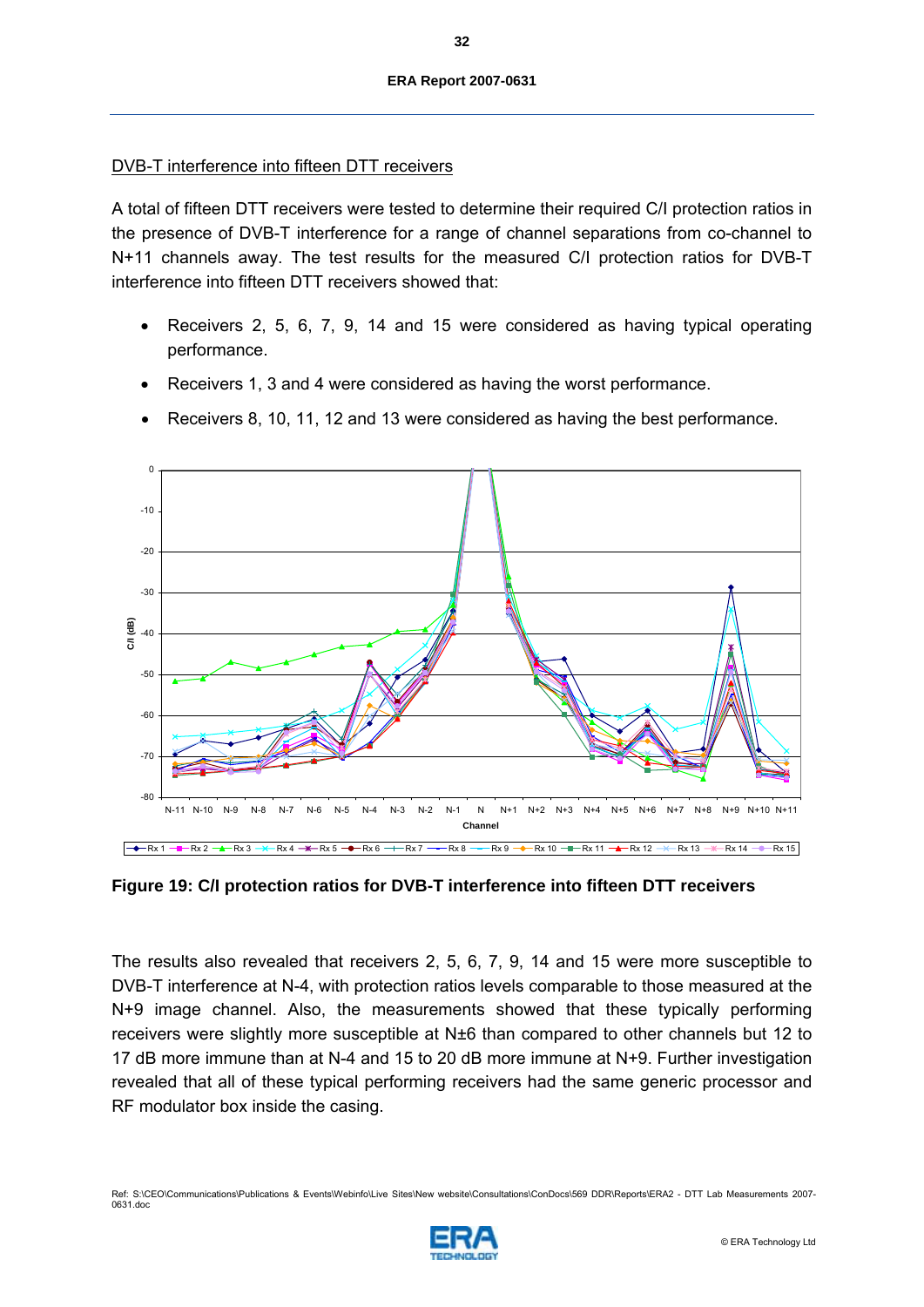**33** 

From the figure above it can be seen that the C/I at the image channel (N+9) varies as much as 20 dB between Receivers 1 and 9 and 28 dB between Receivers 1 and 13. Also, apart from on the N-4 channel, Receiver 1 has very similar characteristics when compared to a typically performing receiver.

The average measured C/I protection ratio for all fifteen DTT receiver at adjacent channels N-1 and N+1 were -35.9 dB and -32.7 dB respectively. The average measured C/I protection ratio for all fifteen DTT receivers at N+9 channel separation was -48.6 dB.

### Effect of changing wanted signal level

Conducted interference measurements were performed to quantify the effect of changing the wanted 64-QAM DVB-T signal level in order to determine the overload points of a worst. typical and best performing receiver. The receivers were subjected to adjacent (N+1) channel interference using a 16-QAM DVB-T signal. Measurements were performed for wanted channels of 36 (594 MHz) and 62 (802 MHz).

The results showed that under suitable receiver operating conditions, i.e., for wanted signal levels of -73 to -53 dBm, the protection ratios measured were reasonably flat within 2 to 3 dB, whatever the level of the interfering signal.

However, if the wanted signal level exceeded a received power threshold of -50 to -40 dBm, the receiver started to lose its ability to discriminate against interfering signals on the adjacent channels. Resulting in less power required for the interfering signal relative to the level of the wanted transmission to cause the onset of degradation to the received picture.

### Effect of changing modulation scheme

Conduced measurements were carried out determine the effect of changing the modulation scheme of the wanted signal from 64-QAM to 16-QAM for channel 39 (618 MHz).

The results showed that by changing the modulation of the received wanted signal to 16- QAM, a lower protection ratio of 3 to 5 dB, was required compared with 64-QAM results. Thus, revealing that a DTT receiver is more tolerant to interference, when operating under a 16-QAM modulation scheme compared to a 64-QAM modulation. This is expected as the 64- QAM modulation requires less amplitude and/or phase transitions to change symbol states compared to the 16-QAM scheme and therefore requires less interference to cause demodulation errors in the DTT receiver.

#### Effect of changing tuned receiver frequency

Ref: S:\CEO\Communications\Publications & Events\Webinfo\Live Sites\New website\Consultations\ConDocs\569 DDR\Reports\ERA2 - DTT Lab Measurements 2007-0631.doc A sample of tests were performed at different frequencies within the 470 – 862 MHz band to ascertain whether the DTT receivers were more sensitive at a higher or lower frequency range of the spectrum. Measurements were performed for channel 22 (482 MHz), channel 30 (546 MHz) and channel 59 (778 MHz) for a worst, typical and best performing receiver.

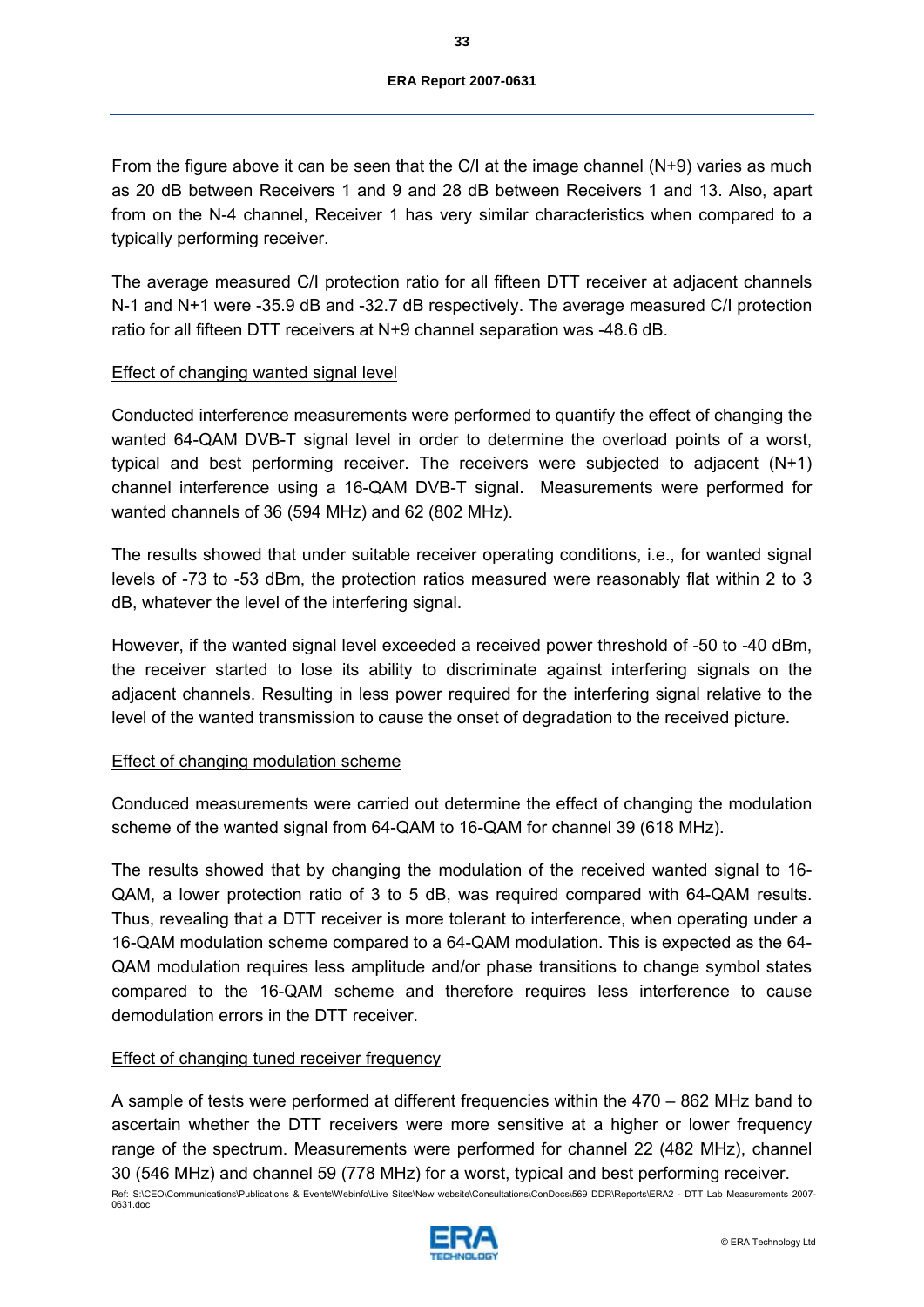The results show that the receivers performance is broadly similar regardless of operating channel, except for N+5 channel separation for receivers 1 (worst quality) and 13 (best quality). The results showed that Receivers 1 and 13 were more susceptible to interference at N+5 when operating at higher channel numbers.

This effect was investigated further for receiver 13 by measuring the required C/I protection ratio at N+5 with the receiver operating on different channels. The results show that the C/I protection ratio of -68 dB, is approximately constant for channels below channel 47. However, for channels above 47 the required C/I protection ratio at N+5 increases steadily to approximately -59 dB at channel 64.

# **6. References**

- [1] http://www.ofcom.org.uk/radiocomms/ddr/documents/ddr\_tor/
- [2] RF measurements to quantify 3G and WiMAX mobile interference to DVB-T receivers", ERA Technology, December 2006
- [3] ETSI EN 302 296v1.1.1 Transmitting equipment for the digital television broadcast service, terrestrial (DVB-T), 2005-01
- [4] The DTG D Book, Digital Television Group,  $4<sup>th</sup>$  Ed, January 2005
- [5] TG4(07)027rev3: Actual protection ratios of DVB-T receivers in the presence of interference from DVB-H

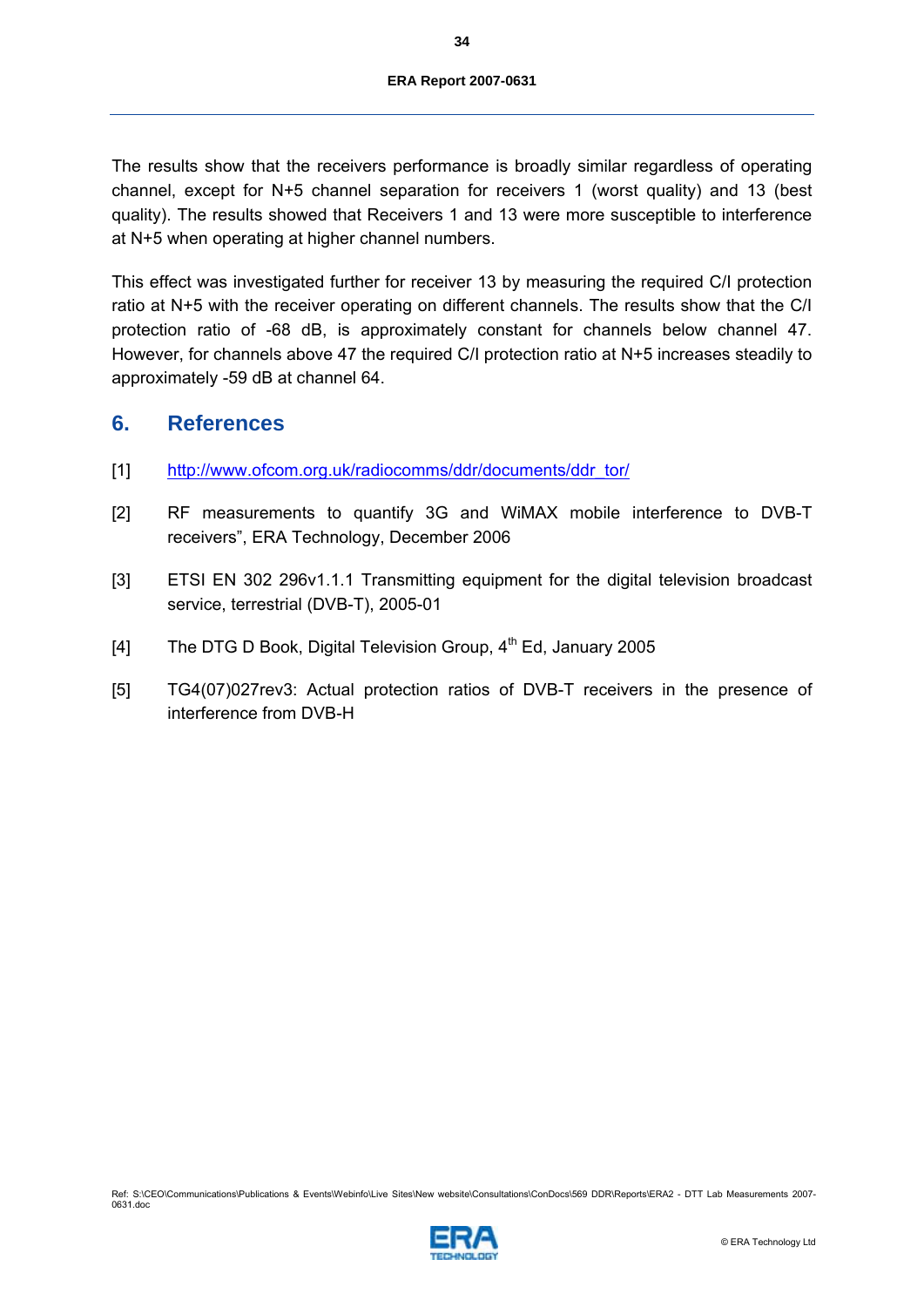**35** 

**APPENDIX A C/I Protection Ratio Plots** 

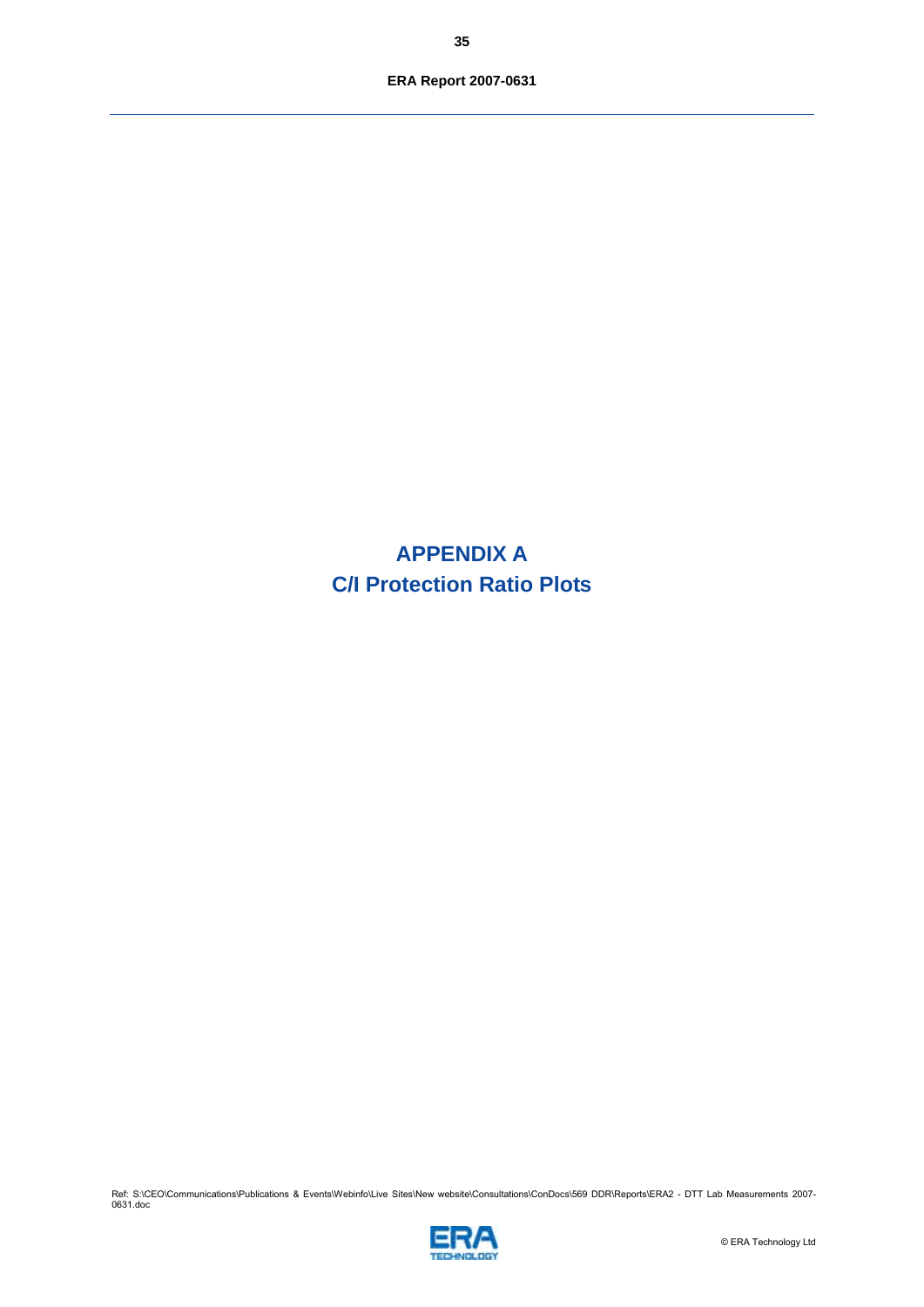

**Channel C/I Results for receiver 2** 

 $\begin{array}{cc} \tau_{x} & \tau_{x_1} & \tau_{x_2} & \tau_{x_p} & \tau_{x_p} & \tau_{x_p} & \tau_{x_p} & \tau_{x_p} & \tau_{x_p} \end{array}$ 

N

 $4^{3}$ 

 $\forall_{\mathcal{Y}}\ \ \ \forall_{\mathcal{Y}}$ 

-80

A<sub>V, A/2</sub> A<sub>8</sub> A<sub>12</sub> A<sub>12</sub> A<sub>12</sub>

Ref: S:\CEO\Communications\Publications & Events\Webinfo\Live Sites\New website\Consultations\ConDocs\569 DDR\Reports\ERA2 - DTT Lab Measurements 2007- 0631.doc

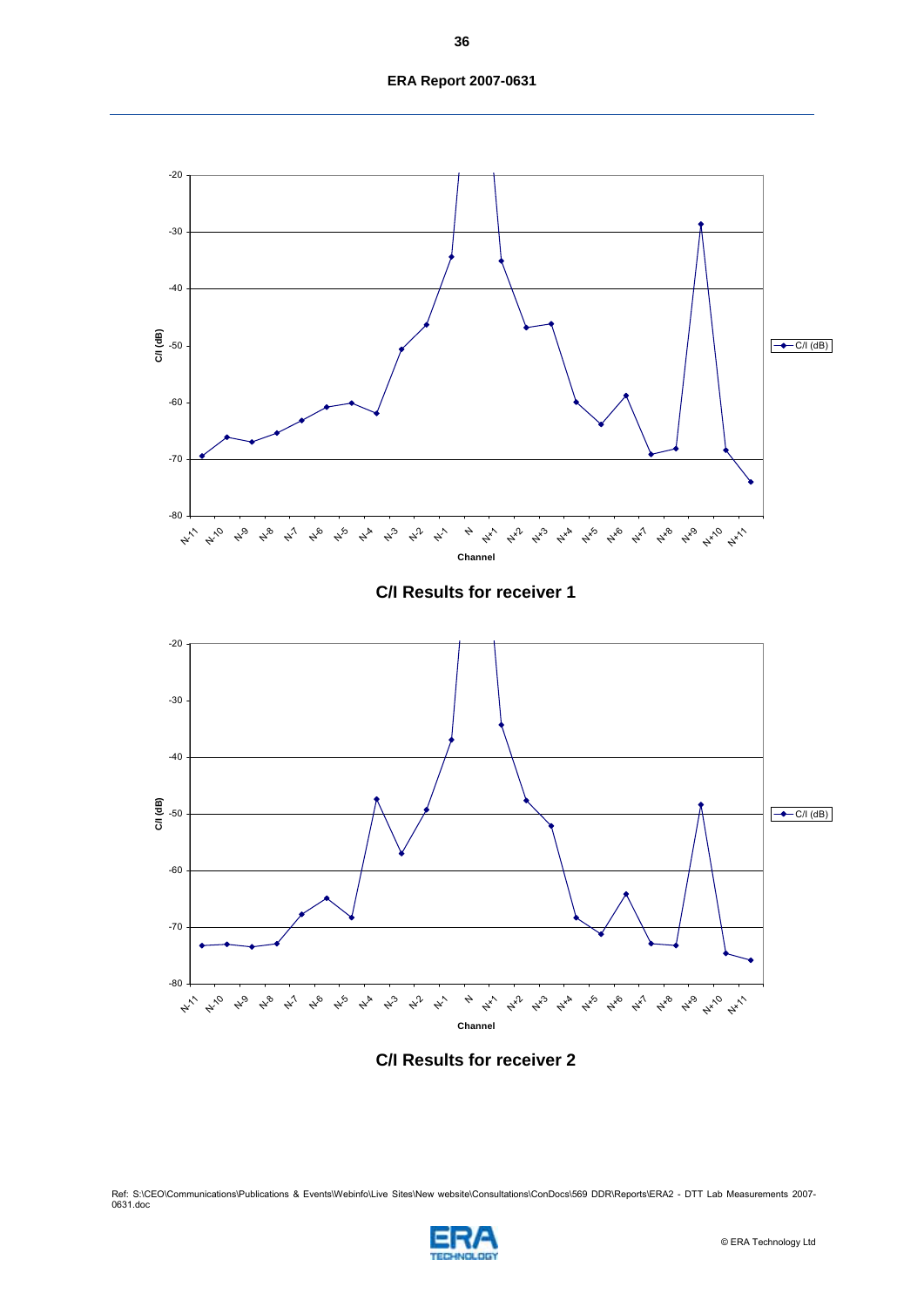





Ref: S:\CEO\Communications\Publications & Events\Webinfo\Live Sites\New website\Consultations\ConDocs\569 DDR\Reports\ERA2 - DTT Lab Measurements 2007- 0631.doc

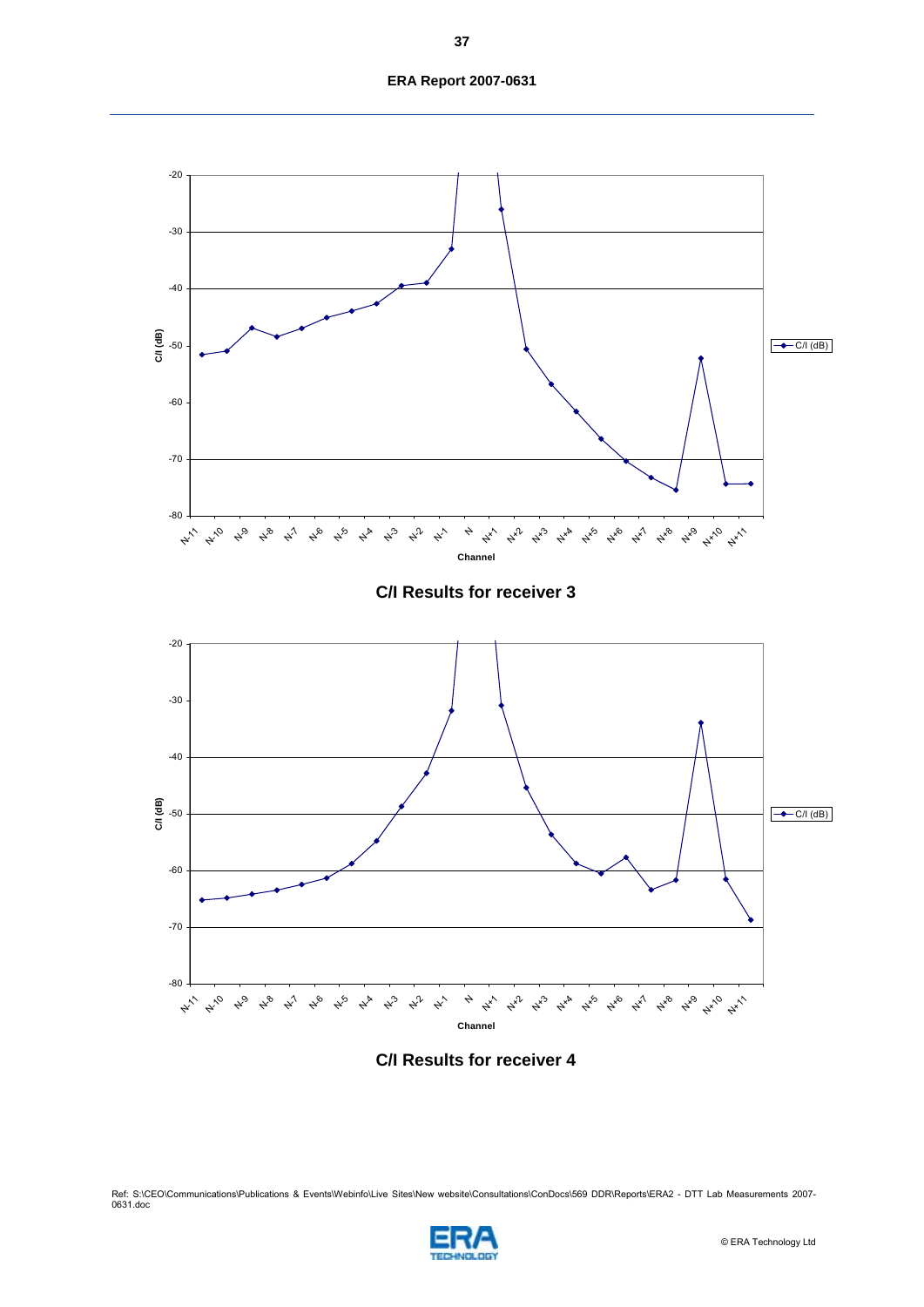

**C/I Results for receiver 6** 

Ref: S:\CEO\Communications\Publications & Events\Webinfo\Live Sites\New website\Consultations\ConDocs\569 DDR\Reports\ERA2 - DTT Lab Measurements 2007- 0631.doc

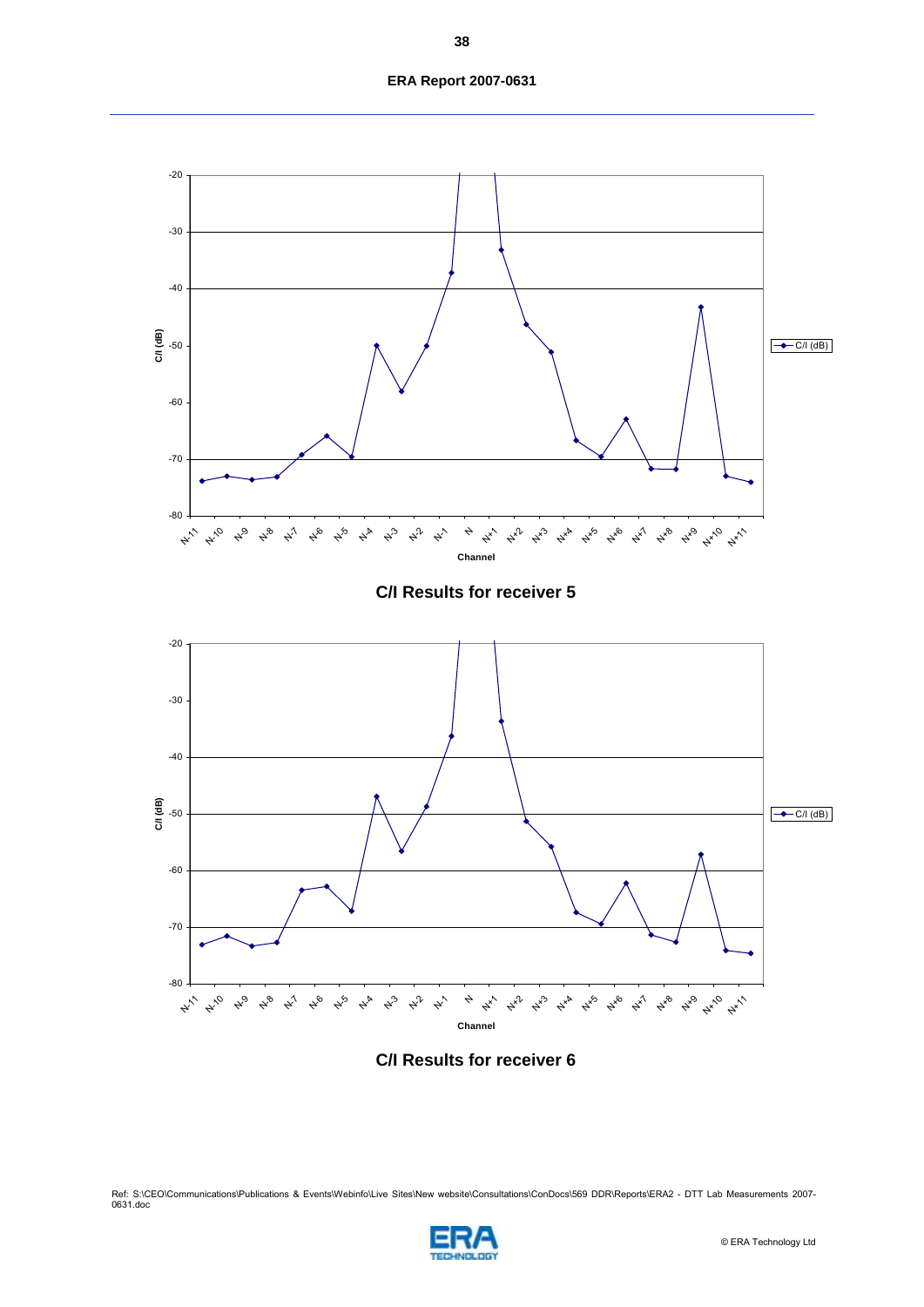

**C/I Results for receiver 8** 

Ref: S:\CEO\Communications\Publications & Events\Webinfo\Live Sites\New website\Consultations\ConDocs\569 DDR\Reports\ERA2 - DTT Lab Measurements 2007- 0631.doc

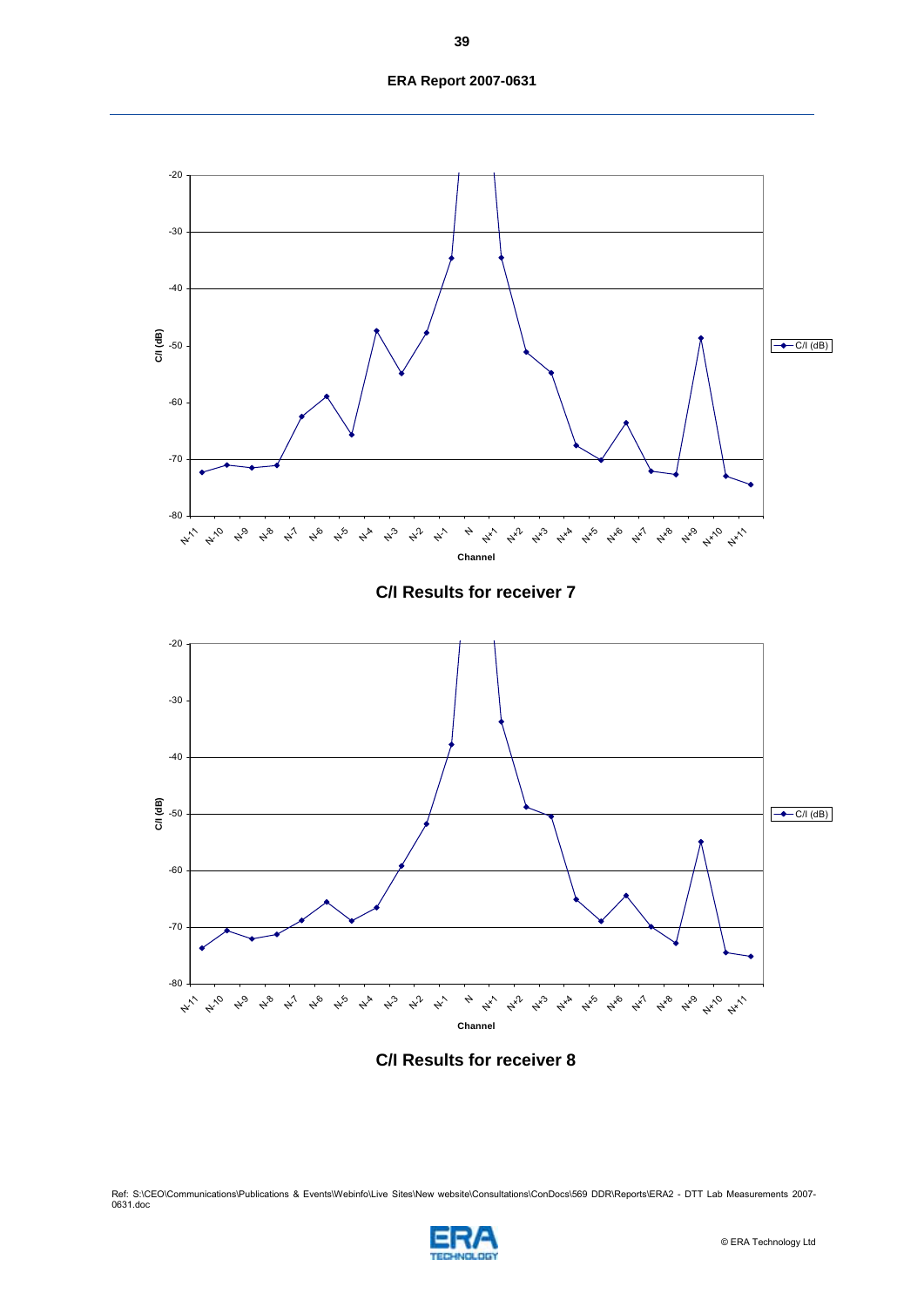

**C/I Results for receiver 10** 

Ref: S:\CEO\Communications\Publications & Events\Webinfo\Live Sites\New website\Consultations\ConDocs\569 DDR\Reports\ERA2 - DTT Lab Measurements 2007- 0631.doc

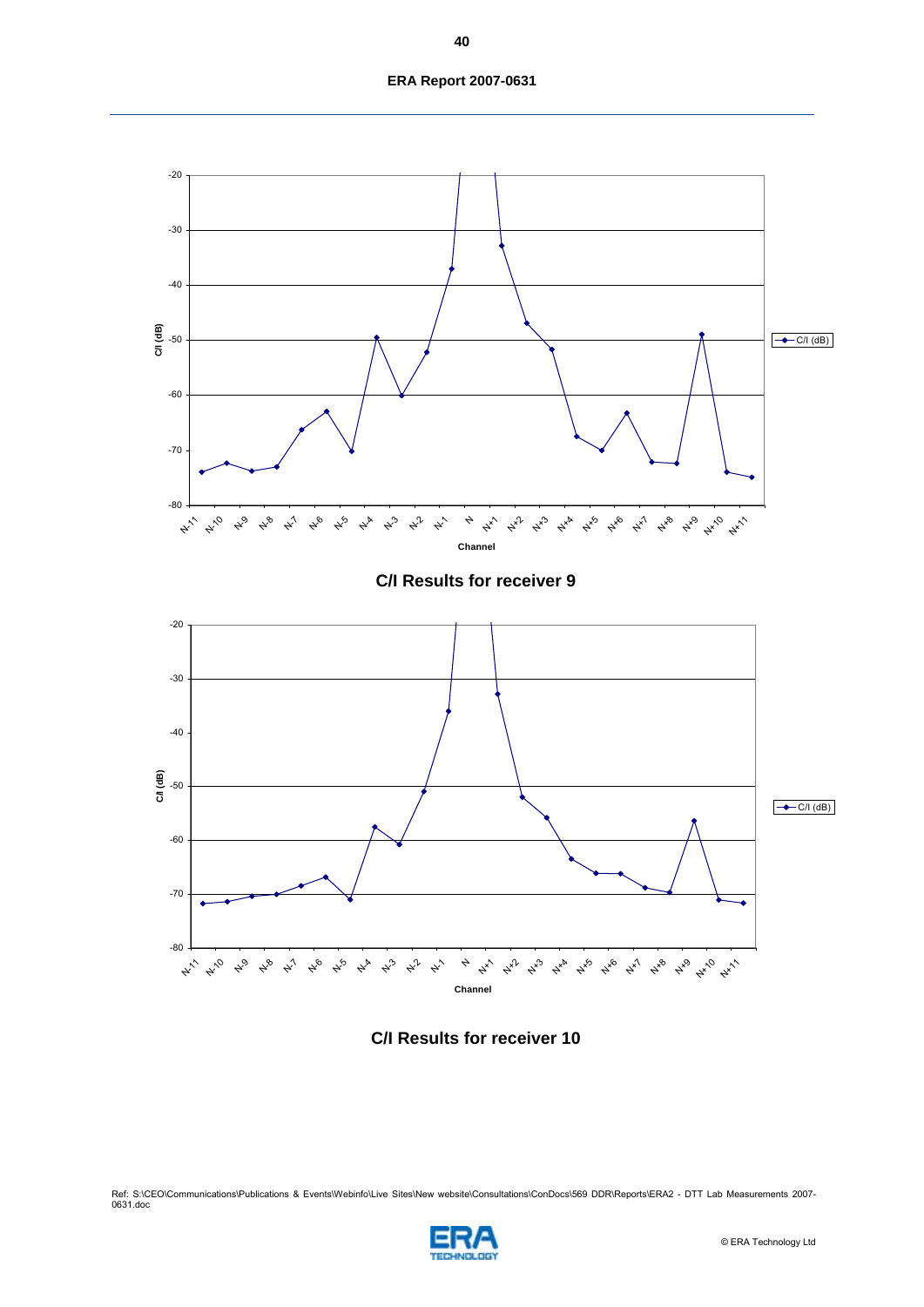



Ref: S:\CEO\Communications\Publications & Events\Webinfo\Live Sites\New website\Consultations\ConDocs\569 DDR\Reports\ERA2 - DTT Lab Measurements 2007- 0631.doc

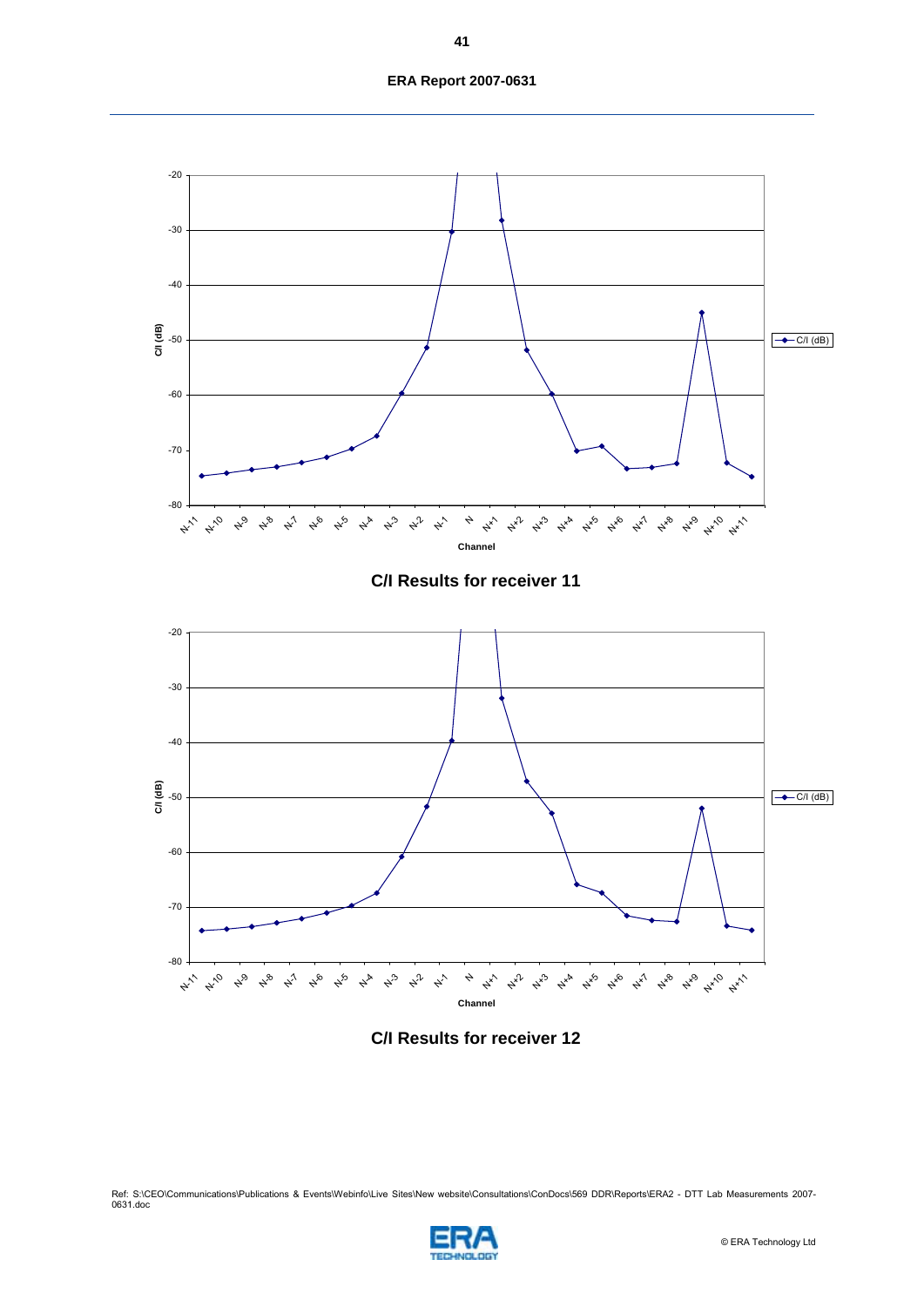

**C/I Results for receiver 14** 

Ref: S:\CEO\Communications\Publications & Events\Webinfo\Live Sites\New website\Consultations\ConDocs\569 DDR\Reports\ERA2 - DTT Lab Measurements 2007- 0631.doc

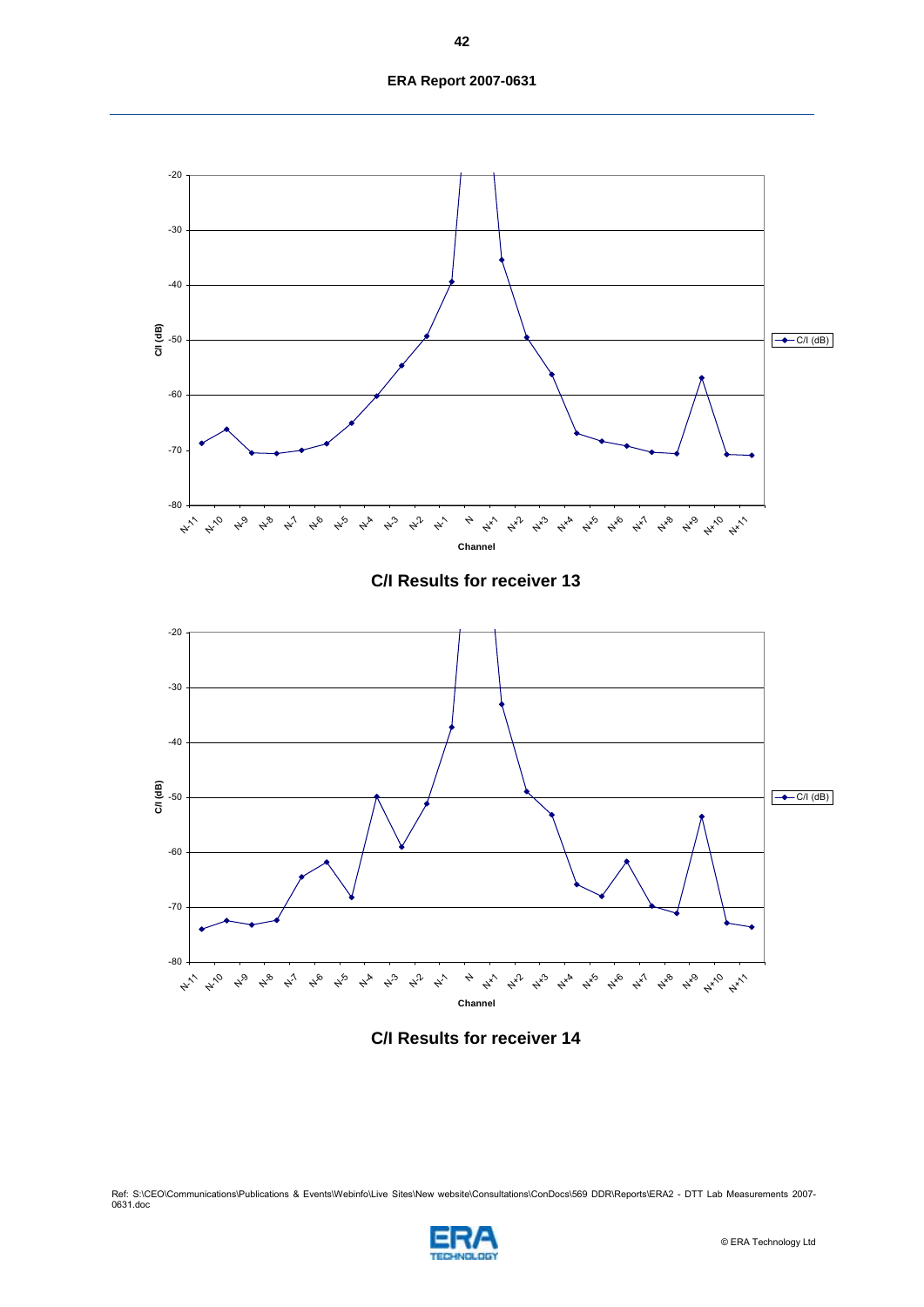**43** 



**C/I Results for receiver 15** 

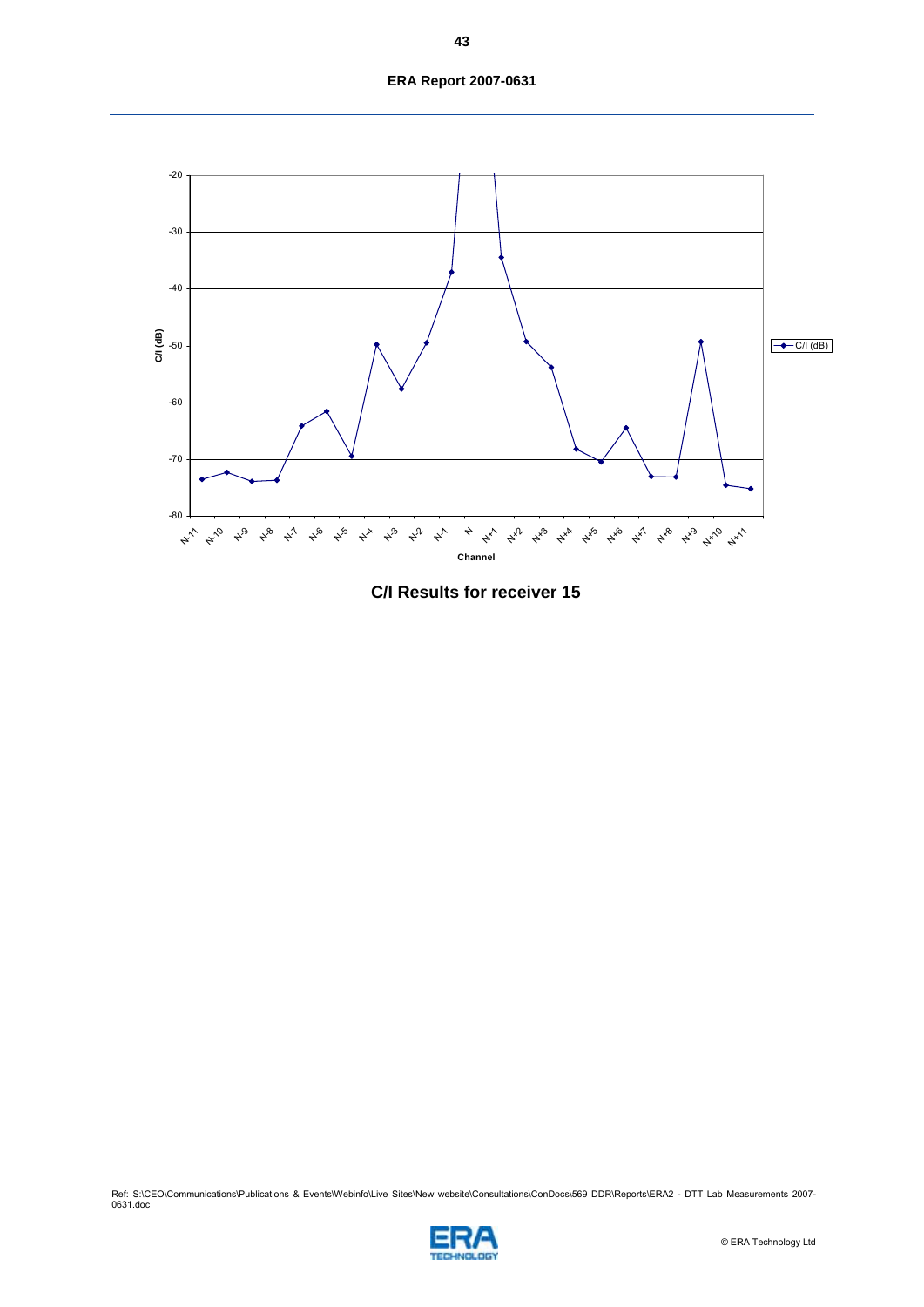**44** 

*This page is intentionally left blank*